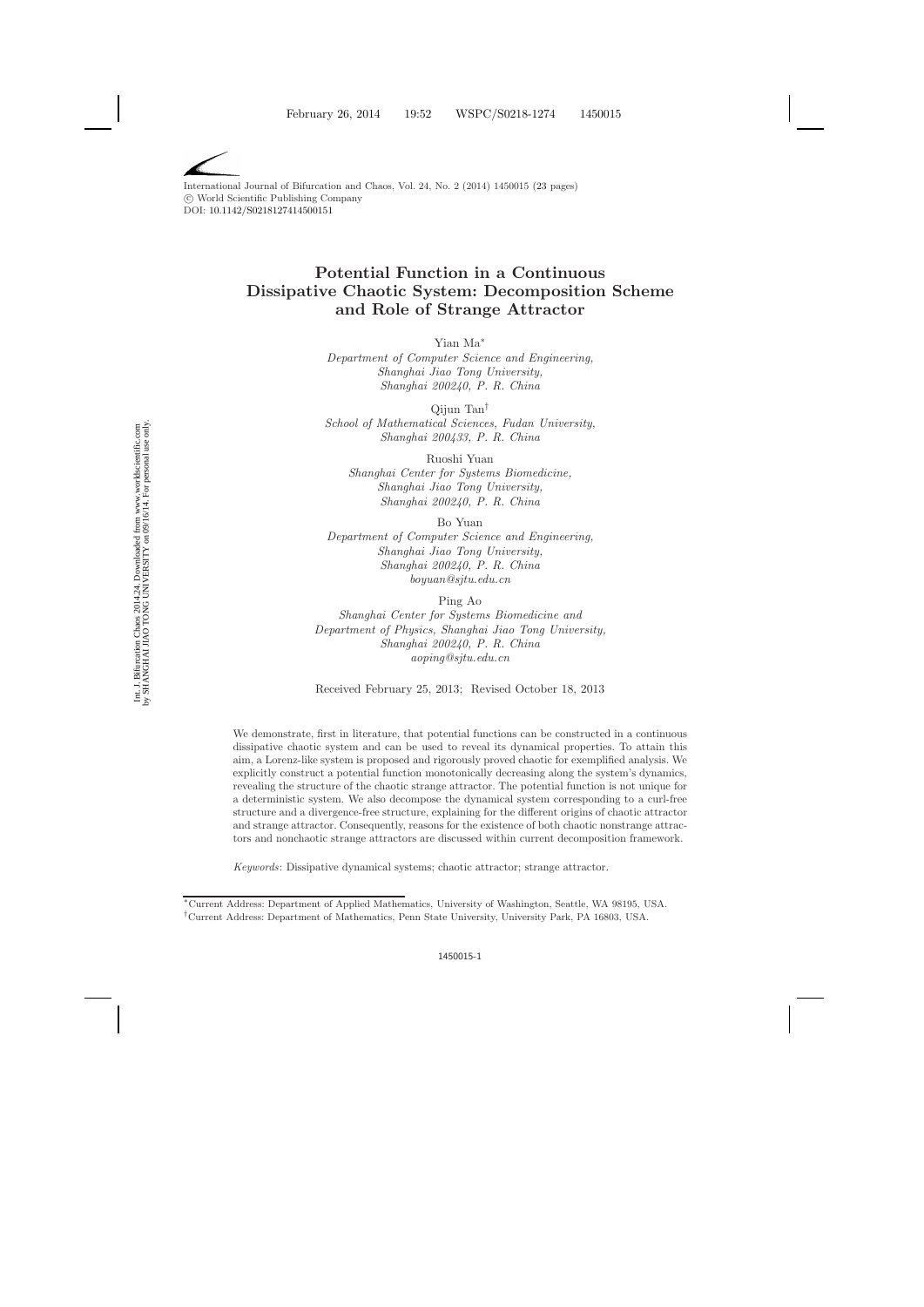### **1. Introduction**

Nonlinear dynamical systems are known for their complex behaviors: nonpointwise attractor, quasiperiodic oscillation, and chaotic motion [\[Strogatz](#page-22-0), [2001\]](#page-22-0). These behaviors largely restrict traditional techniques from analyzing the systems globally. We draw inspiration from potential functions in physics. We find a continuous scalar function (and name it potential function) in phase space, monotonically decreasing along the system's dynamics. When the system reaches steady states (i.e. attractor), the scalar function will remain constant. This potential function not only generalizes existing approaches of Lyapunov function and first integral, but also encompasses concepts like stability [\[Lyapunov](#page-21-1), [1992](#page-21-1)] and reversibility [Li *[et al.](#page-21-2)*, [2010](#page-21-2); [Vollmer](#page-22-1) *et al.*, [1998\]](#page-22-1) into a unified framework.

Previously, we have rigorously defined potential function in mathematical terms and demonstrated that potential functions (or Lyapunov functions) can be analytically constructed in oscillating systems [Zhu *[et al.](#page-22-2)*, [2006;](#page-22-2) Ma *[et al.](#page-21-3)*, [2013](#page-21-3)]. In this paper, we further motivate such research by showing the construction of potential functions in a chaotic system, and providing additional insights for chaotic and strange attractors.

Constructing potential-like functions in chaotic systems is an approach already taken by researchers. There are various efforts addressing the issue of finding functions with a restricted portion of the properties held by potential functions. There are generalized Hamiltonian approach [\[Sira-Ramirez & Cruz-Hernandez](#page-22-3), [2001](#page-22-3)], energy-like function technique [\[Sarasola](#page-22-4) *et al.*, [2005\]](#page-22-4), minimum action method [\[Zhou & Weinan](#page-22-5), [2010\]](#page-22-5), and etc., in search for a unified description of chaotic dynamics. These previous methods all construct a potentiallike function to analyze some chaotic system such as the Lorenz system [\[Lorenz,](#page-21-4) [1963](#page-21-4)]. The scalar functions in these works all lack certain important properties (cf. Sec. 6).

Those important drawbacks of the existing methods motivate a real potential function to describe the behavior of chaotic systems. We organize the paper as follows to demonstrate the construction and application of this potential function. First of all, we formally define the potential function and a decomposition framework in Sec. 2. In Sec. 3, we create an attractor that is chaotic according to the standard definition for analysis. Then, a potential function for this chaotic attractor is constructed

in Sec. 4, showing the structure of the chaotic strange attractor. In Sec. 7, we demonstrate that our decomposition framework separates the original vector field into two orthogonal components: a gradient part and a rotation part. This decomposition helps understand the different origins for chaotic attractor and strange attractor, explaining why there exists both chaotic nonstrange attractors and nonchaotic strange attractors.

#### **2. Potential Function**

We first state the definition of a potential function. In Sec. 2.1, a decomposition scheme of generic dynamical systems associated with the potential function will be discussed.

<span id="page-1-0"></span>**Definition 2.1** [\(Potential Function](#page-22-6) [\[Ao](#page-21-5)[,](#page-22-6) [2004;](#page-21-5) Yuan *et al.*, [2011](#page-22-6)]). Suppose a vector field  $\dot{\mathbf{x}} = \mathbf{f}(\mathbf{x})$ :  $\mathbb{R}^n \to \mathbb{R}^n$  induces a flow  $\phi_t$ . Let  $\Psi : \mathbb{R}^n \to \mathbb{R}$ be a continuous function with derivative:  $\Psi(\mathbf{x}) =$  $d\Psi/dt|_{\mathbf{x}}$  exist at  $\mathbf{x} \in \mathbb{R}^n$ . Then  $\Psi$  satisfying the following conditions is called a potential function for the dynamical system:  $\dot{\mathbf{x}} = \mathbf{f}(\mathbf{x})$ .

- (a)  $\Psi(\mathbf{x}) = d\Psi/dt|_{\mathbf{x}} \leq 0$  for all  $\mathbf{x} \in \mathbb{R}^n$ .
- (b)  $\Psi(\mathbf{x}^*) = 0$  if and only if  $\mathbf{x}^* \in \mathcal{O}$ , where  $\mathcal O$  is the limit set of the dynamical system:  $\dot{\mathbf{x}} = \mathbf{f}(\mathbf{x})$ .

In other words, a potential function is a Lyapunov function. In Definition 2.1, the flow  $\phi_t$  on the limit set  $\mathcal O$  can be fixed, periodic, or chaotic.

It is proved in [Ma *[et al.](#page-21-3)*, [2013](#page-21-3)] that: if a trajectory is dense in the limit set, then a locally positive definite Lyapunov function implies asymptotic orbital stability to the trajectory. And by the LaSalle invariance principle, the convergence region can be extended to a bounded simply-connected region:  $R = {\mathbf{x} | \Psi(\mathbf{x}) \langle M \rangle}$ , satisfying:  $\Psi(\mathbf{x})$  is differentiable and  $\Psi(\mathbf{x}) < 0$  for any  $\mathbf{x} \in R \backslash \mathcal{O}$ .

Hence, with the potential function, all the hidden attractors [\[Leonov & Kuznetsov,](#page-21-6) [2013](#page-21-6)] can be found by identifying the local minima of the potential function (an interesting example of hidden attractor is found by [\[Leonov](#page-21-7) *et al.*, [2011](#page-21-7)]).

### **2.1.** *Decomposition scheme*

Previously, we have found that a generic dynamical system can be decomposed into a dissipative component and a conservative component [\[Yuan & Ao](#page-22-7), [2012\]](#page-22-7):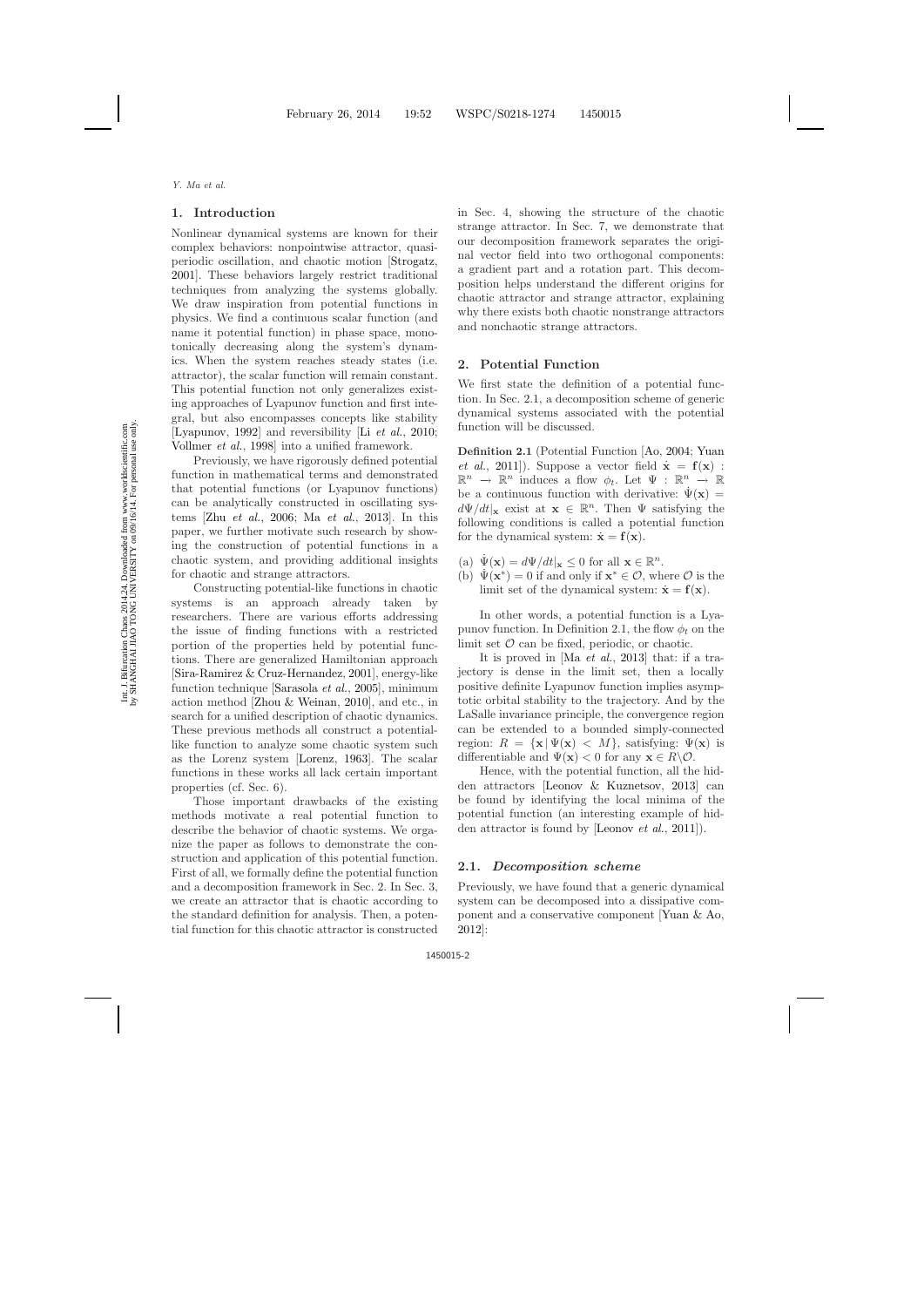$$
\dot{\mathbf{x}} = \mathbf{f}(\mathbf{x})
$$
  
= -D(\mathbf{x})\nabla\Psi(\mathbf{x}) + Q(\mathbf{x})\nabla\Psi(\mathbf{x}), (1)

<span id="page-2-3"></span><span id="page-2-2"></span>where  $D(\mathbf{x})$  is a semi-positive definite symmetric matrix and  $Q(x)$  is skew-symmetric. Once we obtained the potential function for the system, we can express the two matrices as [\[Yuan](#page-22-8) *et al.*, [2011](#page-22-8)]:

$$
D = -\frac{\mathbf{f} \cdot \nabla \Psi}{\nabla \Psi \cdot \nabla \Psi} I \tag{2}
$$

and

$$
Q = \frac{\mathbf{f} \times \nabla \Psi}{\nabla \Psi \cdot \nabla \Psi}.
$$
 (3)

Here, I denotes identity matrix and the generalized cross product of two vectors defines a matrix:  $\mathbf{x} \times \mathbf{y} = A = (a_{ij})_{n \times n} = (x_i y_j - x_j y_i)_{n \times n}.$ 

For this construction,  $(Q\nabla\Psi(\mathbf{x}))\cdot\nabla\Psi=0$  and  $(D\nabla \Psi(\mathbf{x})) \times \nabla \Psi = 0$  (for an arbitrary matrix D, the second relation may not be true), corresponding exactly to the curl-free component and divergencefree component in Helmholtz decomposition [\[Kobe](#page-21-8), [1986](#page-21-8)]. This means that a generic system is compose[d of a gradient part and a rotation part \[](#page-21-9)Ao *et al.*, [2013](#page-21-9); [Qian](#page-22-9), [2013](#page-22-9)]. For the gradient part, potential  $\Psi$  is an energy function; for the rotation part,  $\Psi$  is a first integral.

Naively, a dynamical system  $\dot{\mathbf{x}} = \mathbf{f}(\mathbf{x})$  can alwa[ys be decomposed into three parts \[](#page-21-10)Cheng *et al.*, [2000](#page-21-10)]:

<span id="page-2-1"></span>
$$
\dot{\mathbf{x}} = \mathbf{f}(\mathbf{x}) = M(\mathbf{x}) \nabla \Psi(\mathbf{x}), \tag{4}
$$

$$
M(\mathbf{x}) = J(\mathbf{x}) - D(\mathbf{x}) + Q(\mathbf{x}), \tag{5}
$$

where  $J(\mathbf{x})$  and  $D(\mathbf{x})$  are semi-positive definite symmetric matrices and  $Q(x)$  is skew-symmetric. In our framework, however, matrix  $J(\mathbf{x})$  is zero:  $J(\mathbf{x}) = 0$ . If we take  $\Psi$  as an energy function,  $J = 0$ means that in a closed system, energy is either dissipated or conserved, but never created.

Further, as have been discussed in the context of nonequilibrium thermal dynamics [\[Olson & Ao](#page-21-11), [2007](#page-21-11)], the gradient part and the rotation part correspond to two different structures in geometry: a dissipative bracket  $\{\cdot,\cdot\}$ ; and a generalized Poisson bracket [\[Arnold](#page-21-12) *et al.*, [1989](#page-21-12)] [·, ·].[1](#page-2-0)

A dissipative bracket  $\{\cdot,\cdot\}$  associates with matrix  $D(\mathbf{x})$ :

$$
\{f,g\}=\partial_i f D_{ij}\partial_j g,
$$

and is generally defined as symmetric:  $\{f, g\}$  =  ${g, f}$ ; and semi-positive definite:  ${f, f} \ge 0$ ; satisfying Leibniz' rule:  $\{fg, h\} = f\{g, h\} + g\{f, h\}.$ 

While a generalized Poisson bracket  $[\cdot, \cdot]$  associates with matrix  $Q(\mathbf{x})$ :

$$
[f,g] = \partial_i f Q_{ij} \partial_j g,
$$

and can be generally defined as antisymmetric:  $[f,g] = -[g,f]$ ; satisfying Leibniz' rule:  $[f,g,h] =$  $f[g, h] + g[f, h].$ 

Hence, the original differential equations can be expressed as:

$$
\dot{x}_i = -\{x_i, \Psi\} + [x_i, \Psi].
$$

That is, a generic dynamical system is a direct composition of the two well-studied geometric structures.

Later, this gradient-rotation decomposition framework would provide additional insight to the understanding of chaotic attractors and strange attractors.

### **3. Simplified Geometric Lorenz Attractor**

Many efforts have been made to analyze the Lorenz system [\[Lorenz](#page-21-13), [1963](#page-21-13)] as a typical model for chaos [Li *[et al.](#page-21-14)*, [2012](#page-21-14)]. Yet to the best knowledge of the authors, there is only numerical evidence that the Lorenz equations support a robust strange attractor [\[Tucker](#page-22-10), [1999](#page-22-10)]. Total understanding of the Lorenz attractor, including but not limited to an analytic proof that the Lorenz attractor is chaotic is still lacking [\[Smale](#page-22-11), [1998](#page-22-11)].

An early work [\[Guckenheimer & Williams](#page-21-15), [1979](#page-21-15)] attempted to study chaotic systems by constructing a geometric model in a piecewise fashion to resemble the Lorenz system. The resultant "geometric Lorenz attractor" from the piecewise model is studied in some depth and an analogy is made between it and the Lorenz system [\[Tucker](#page-22-10), [1999](#page-22-10)]. This methodology is practically effective, yet the model system can become even simpler to be analytically proved as chaotic.

Hence, we start out constructing a simplified geometric Lorenz attractor. The model system is

<span id="page-2-0"></span><sup>&</sup>lt;sup>1</sup>To avoid confusion, we restrict the use of generalized Poisson brackets in this section (Sec. 2).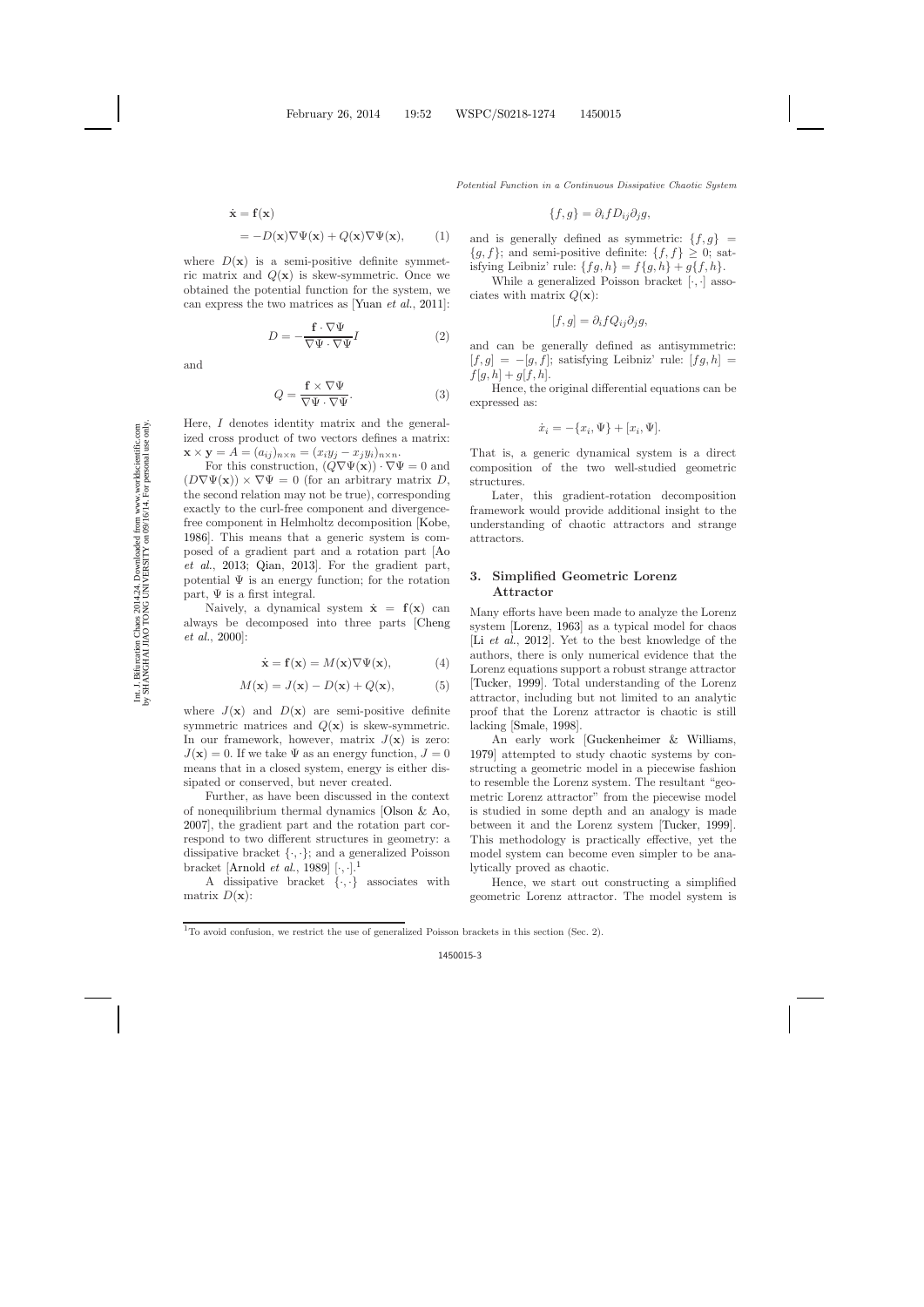described by piecewise continuous ordinary differential equations (ODE), similar to the "geometric Lorenz attractor". We integrate trajectories in each continuous region of the model system. Then we reveal the structure of the attractor by finding the Poincaré map between the continuous regions. Through the Poincaré map, the attractor is proved to be a chaotic attractor according to the widely applied definition [\[Robinson,](#page-22-12) [2004](#page-22-12)] of Devaney chaos.

### **3.1.** *Model system description*

The piecewise continuous ODE model is described in each continuous region (from  $R_A$  to  $R_C$ , along with  $R_{B'}$  and  $R_{C'}$  as the symmetric counterparts of  $R_B$  and  $R_C$ ) as follows, corresponding to Fig. 1.

(1) In region  $R_A$ , where  $x \in [0,2],^2$  $x \in [0,2],^2$  $x \in [0,2],^2$   $y \in [-2,2],$  $z \in [0, 2], yz \in [-2, 2]:$ 

$$
\begin{cases}\n\dot{x} = 0 \\
\dot{y} = y \\
\dot{z} = -z.\n\end{cases}
$$
\n(6)

The dynamics in this region is characterized by saddle points at  $y = z = 0$ . These saddle points are responsible for causing bifurcation in originally closed trajectories.

(2) Region  $R_B$  is defined as:  $x \in [0, 2/3 + 8/(3\pi) \times$  $\theta$ ,  $y \in (2, 4]$ ,  $z \in [0, 2]$ ,  $\sqrt{(z-2)^2 + (y-2)^2} \in$ [1, 2], where:

$$
\theta = \arccos \frac{y - 2}{\sqrt{(z - 2)^2 + (y - 2)^2}},
$$

denoting the angle that point  $(y, z)$  form with respect to the center  $(2, 2)$ . In  $R_B$ :

$$
\begin{cases}\n\dot{x} = -\frac{x}{\theta + \frac{\pi}{4}} \\
\dot{y} = 2 - z \\
\dot{z} = y - 2.\n\end{cases} (7)
$$

Trajectories in this region rotate for an angle of  $\pi/2$  with respect to  $y = z = 2$  and contract in the x direction.

(3) In region 
$$
R_C
$$
, where  $x \in [0, 2/3]$ ,  $y \in [-1, 4]$ ,  $z > 2$ ,  $\sqrt{(z-2)^2 + (y-2)^2} \ge 1$ ,



Fig. 1. The Simplified Geometric Lorenz Attractor. The dynamical system we study here is defined piecewise in regions *RA*,  $R_B$ , and  $R_C$ , along with regions  $R_{B'}$  and  $R_{C'}$  as the symmetric counterparts of  $R_B$  and  $R_C$ . The front, side, and top views of the regions of definition are shown in panels (a) through (c) respectively. Trajectories of this dynamical system would converge into an attractor A*<sup>L</sup>* (cf. Sec. 3.4 and Fig. 7), which is a simplified version of the geometric Lorenz attractor.

<span id="page-3-0"></span> $2$ The square brackets in this (Sec. 3) and the following sections mean closed intervals, not the generalized Poisson brackets.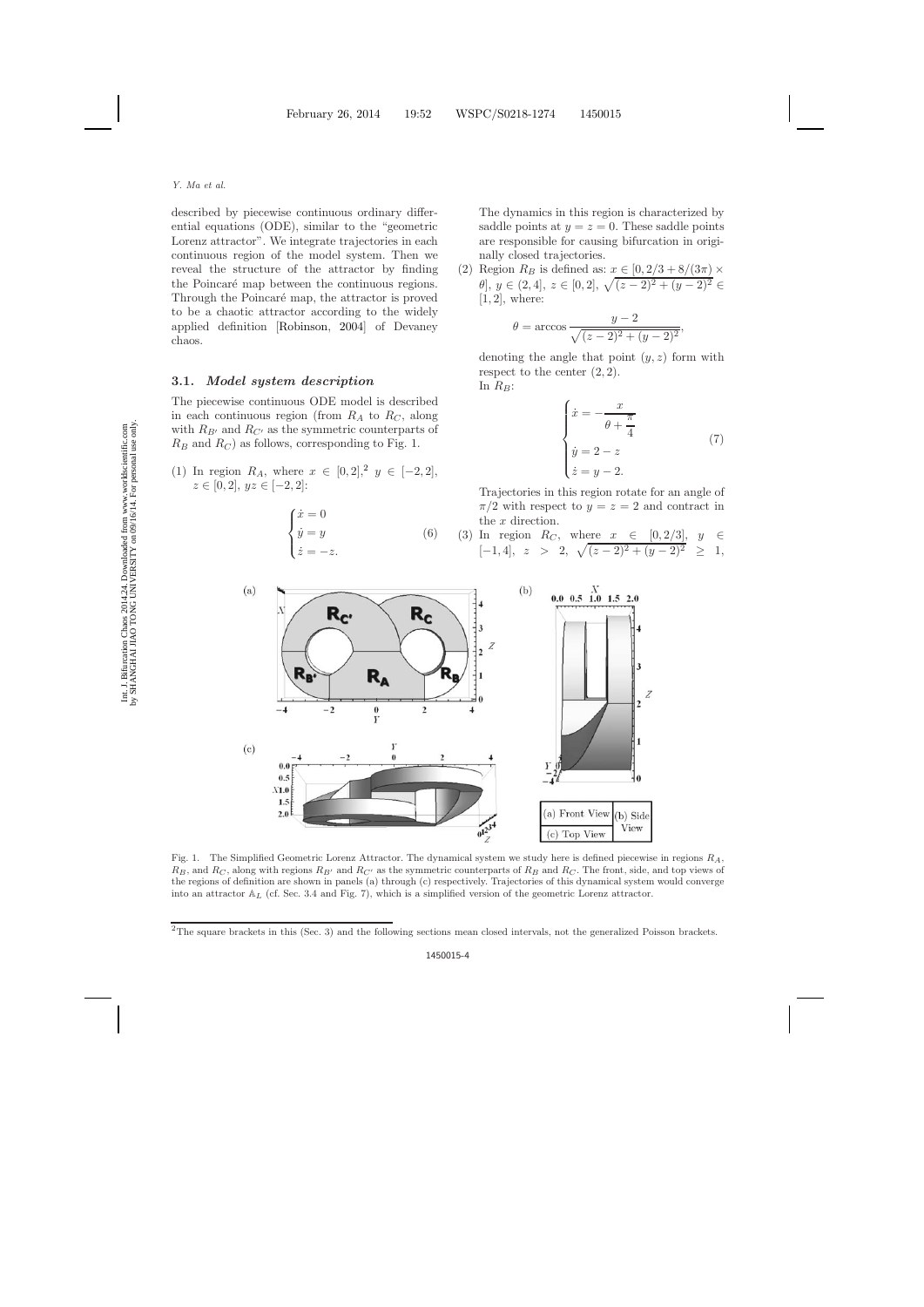$$
\sqrt{(z-2)^2 + (y-3/2)^2} \le 5/2:
$$
\n
$$
\begin{cases}\n\dot{x} = 0 \\
\dot{y} = 2 - z \\
\dot{z} = \frac{9y}{8} - \frac{21}{8} + \frac{\sqrt{(3y-7)^2 + 8(z-2)^2}}{8}.\n\end{cases}
$$
\nIn this region, trajectories rotate for and

another angle of  $\pi$  with respect to  $y = z = 2$  and expand in the y direction.

(8)

The whole system is set symmetrical with respect to the line:  $x = 1$ ;  $y = 0$ ;  $z \in \mathbb{R}$ . We change the coordinate of  $(x, y, z)$  into  $(2$  $x, -y, z$  to have expressions of the vector field in regions  $R_{B'}$  and  $R_{C'}$  from expressions in regions  $R_B$  and  $R_C$ .

(4) Region  $R_{B'}$  is defined as:  $x \in [4/3-8/(3\pi) \times \theta,$  $2, y \in [-4, -2), z \in [0, 2], \sqrt{(z-2)^2 + (y+2)^2} \in$  $[1, 2]$ , where:

$$
\theta = \arccos \frac{-y - 2}{\sqrt{(z - 2)^2 + (y + 2)^2}},
$$

denoting the angle that point  $(y, z)$  form with respect to the center  $(-2, 2)$ . In  $R_{B'}$ :

$$
\begin{cases}\n\dot{x} = \frac{2-x}{\theta + \frac{\pi}{4}} \\
\dot{y} = z - 2 \\
\dot{z} = -y - 2.\n\end{cases} (9)
$$

Vector field in region  $R_{B'}$  corresponds exactly to that in  $R_B$ .

(5) In region  $R_{C'}$ , where  $x \in [4/3, 2]$ ,  $y \in$  $[-4, 1], z > 2, \sqrt{(z-2)^2 + (y+2)}$  $\sqrt{}$  $2 \geq 1$ ,  $(z-2)^2 + (y+3/2)^2 \leq 5/2$ 

$$
\begin{cases} \n\dot{x} = 0\\ \n\dot{y} = z - 2\\ \n\dot{z} = -\frac{9y}{8} - \frac{21}{8} + \frac{\sqrt{(3y + 7)^2 + 8(z - 2)^2}}{8}. \n\end{cases}
$$
\n(10)

Vector field in region  $R_{C}$  corresponds exactly to that in region  $R_C$ .

We note that the model system in regions  $R_{B'}$  and  $R_{C'}$  is just a change of variables of the system in regions  $R_B$  and  $R_C$ . To avoid redundancy, we will only take regions  $R_A$ ,  $R_B$  and  $R_C$  to represent all the regions of definition in the following analysis.

### **3.2.** *Near saddle-focus fixed points*

We have constructed the model system containing one saddle fixed point. As in the Lorenz system, there would actually be another two saddle-focus fixed points when the system expands to the whole  $\mathbb{R}^3$  space. In this section, we complete the dynamical system near the two saddle-focus fixed points so that the convergence behavior away from the attractor can be further demonstrated.

We denote the regions near the two saddle-focus fixed points as regions  $R_D$  and  $R_{D'}$  (cf. Fig. [2\)](#page-5-0), each consisting of three parts. For region  $R_D$ , we denote the three parts as: regions  $R_{D^A}$ ,  $R_{D^B}$ , and  $R_{D^C}$ . Regions  $R_D$  and  $R_{D'}$  are symmetrical with respect to the line:  $x = 1$ ;  $y = 0$ ;  $z \in \mathbb{R}$ , just as in the previous section. Hence, we follow the convention stated in the previous section: to take regions  $R_{DA}$ ,  $R_{DB}$ , and  $R_{DC'}$  representing their symmetrical counterparts. The regions:  $R_{D^A}$ ,  $R_{D^B}$ , and  $R_{D^C}$  and the differential equations in them are written as the following.

(1) Region  $R_{D^A}$  is close to region  $R_A$  and is defined as:  $x \in [0, 2], y \in [1, 2], z \in [1, 2], yz \in (2, 4].$ We simply take differential dynamical system in it to be the same as that in region  $R_A$ :

$$
\begin{cases}\n\dot{x} = 0\\ \n\dot{y} = y\\ \n\dot{z} = -z.\n\end{cases}
$$
\n(11)

States in this region are unstable in the y direction and stable in the z direction, causing a rotation effect.

(2) Region  $R_{D^B}$  is close to region  $R_B$  and is defined as:  $\sqrt{}$  $x \in [0, 2/3 + 8/(3\pi) \times \theta], y \in (2, 3], z \in [1, 2],$  $(z-2)^2 + (y-2)^2 < 1.$ Here,

$$
\theta = \arccos \frac{y - 2}{\sqrt{(z - 2)^2 + (y - 2)^2}},
$$

denoting the angle that point  $(y, z)$  form with respect to the center  $(2, 2)$ .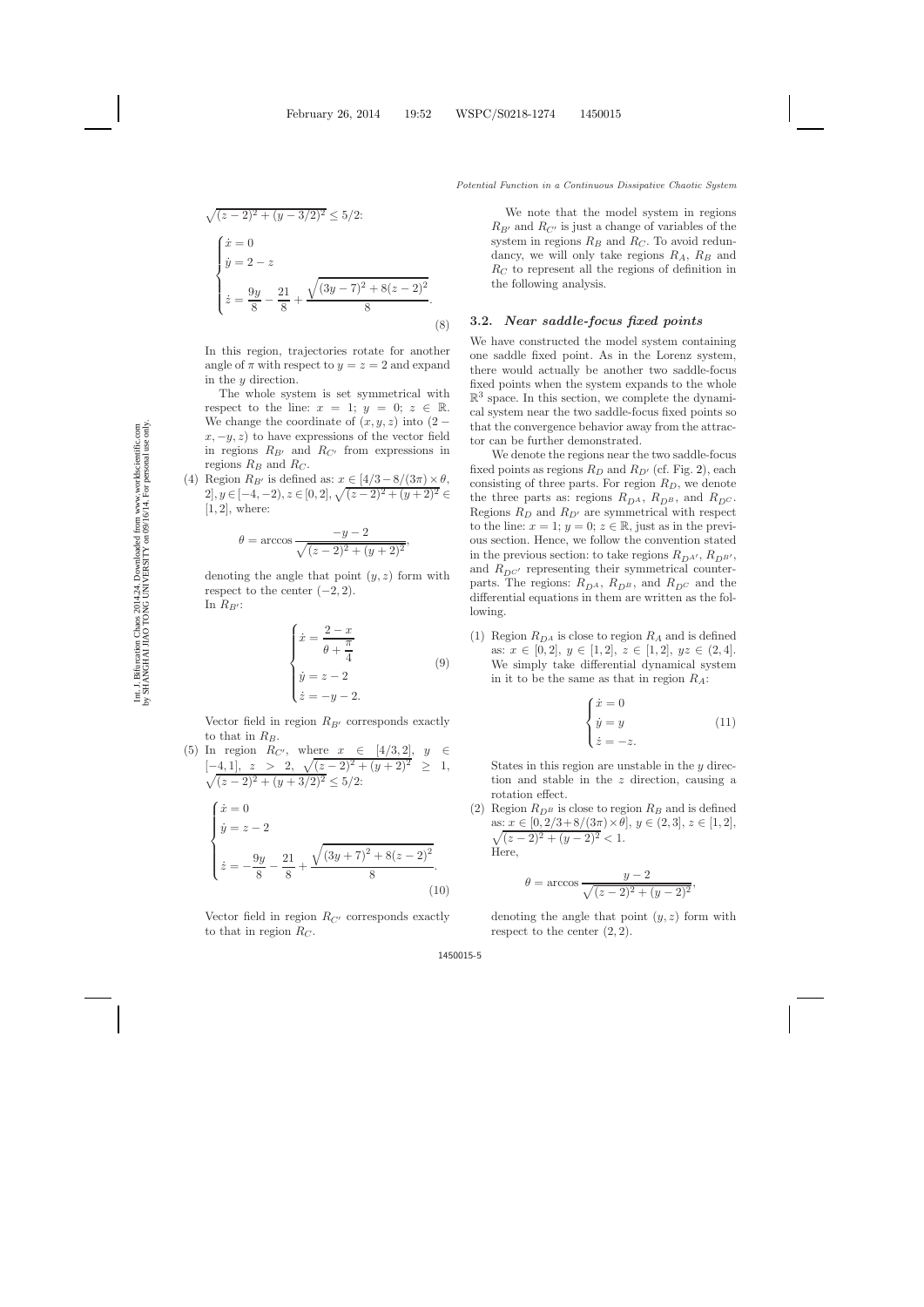

<span id="page-5-0"></span>Fig. 2. Near Saddle-Focus Fixed Points. When the system expands to contain regions  $R_D$  and  $R_{D'}$ , two saddle-focus fixed points would emerge. This figure elaborates on the system near the two saddle-focus fixed points. (a) The regions containing the two saddle-focus fixed points, i.e. *R<sup>D</sup>* and *RD* are shown along with other regions. (b)–(d) The front, top, and side views of region *R<sup>D</sup>* are shown respectively.

<span id="page-5-2"></span><span id="page-5-1"></span>In region  $R_{DB}$ :

$$
\begin{cases}\n\dot{x} = -\frac{x}{\theta + \frac{\pi}{4}} \\
\dot{y} = 2 - z \\
\dot{z} = y - 2.\n\end{cases}
$$
\n(12)

Same as in region  $R_B$ , trajectories in this region rotate for an angle of  $\pi/2$  with respect to  $y =$  $z = 2$  and contract in the x direction.

(3) In region  $R_{D^C}$ , where  $x \in [0, 2/3], y \in [1, 3],$  $z > 2, \sqrt{(z-2)^2 + (y-2)^2} < 1$ :

$$
\begin{cases}\n\dot{x} = 0 \\
\dot{y} = 2 - z + (y - 2) \\
\times \left( \frac{1}{\sqrt{(z - 2)^2 + (y - 2)^2}} - 1 \right) \\
\dot{z} = y - 2 + (z - 2) \\
\times \left( \frac{1}{\sqrt{(z - 2)^2 + (y - 2)^2}} - 1 \right).\n\end{cases}
$$
\n(13)

In this region, trajectories tend to converge to the unit-radius circle centered at  $y =$  $z = 2$ . Hence, states in the whole region

$$
R_D
$$
 are attracted to the circle:  $x = 0$ ,  
 $\sqrt{(z-2)^2 + (y-2)^2} = 1$ .

It is observable that region  $R_D$  containing a saddle-focus fixed point, forms a semi-stable limit cycle at  $x = 0$ ,  $\sqrt{(z-2)^2 + (y-2)^2} = 1$  (when y,  $z \in [1, 2]$ , the curve of the limit cycle changes expression to:  $x = 0$ ,  $yz = 2$ ). This limit cycle locates at the boundaries between region  $R_D$  and its adjacent regions. This phenomenon corresponds with many observations that fixed points transit into ch[aotic behaviors through limit cycles \[](#page-22-5)Zhou & Weinan, [2010](#page-22-5)].

Also, this section demonstrates that the domain of definition in the model system is not restricted to the regions discussed above. If we take dynamical system in the rest of  $\mathbb{R}^3$  space converging into the defined regions  $(R_A \text{ through } R_D, R_{B'} \text{ through})$  $R_{D}$ , the domain of definition can be expanded to the whole space.

### **3.3.** *Trajectory and Poincaré map*

Based on Eqs.  $(5)-(9)$ , we simulate the trajectory of the dynamical system (shown in Fig. [3\)](#page-6-0). Trajectories in each region can be analytically solved. To study the structure of the attractor, we solve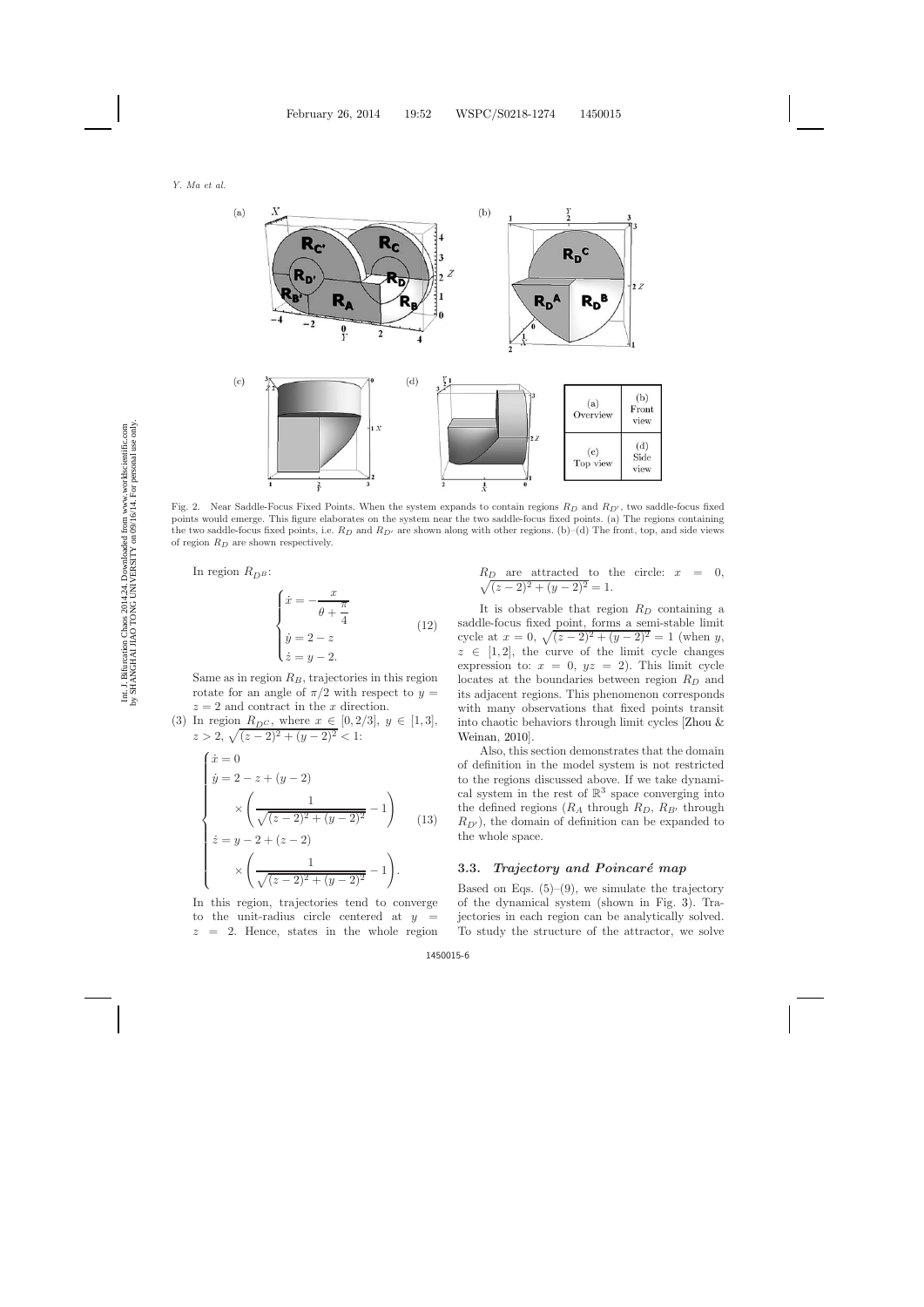

<span id="page-6-0"></span>Fig. 3. Simulated Trajectory of the System. We simulated a trajectory of the dynamical system constructed. It appears to have "erratic" behaviors, similar to the Lorenz system.

the trajectories in regions  $R_A$ ,  $R_B$ , and  $R_C$  respectively:

(1) In region  $R_A$ , trajectories are represented as:

$$
\begin{cases}\n x = x_0 \\
 y = y_0 e^t \\
 z = z_0 e^{-t},\n\end{cases}
$$
\n(14)

where  $z_0$  can usually be taken as 2.

Hence, states in this region are exponentially unstable in the  $y$  direction and exponentially stable in the z direction.

(2) In region  $R_B$ , trajectories are:

$$
\begin{cases}\nx = x_0 \left( 1 - \frac{4}{3\pi} t \right) \\
y = \sqrt{(y_0 - 2)^2 + (z_0 - 2)^2} \sin t + 2 \\
z = -\sqrt{(y_0 - 2)^2 + (z_0 - 2)^2} \cos t + 2,\n\end{cases}
$$
\n(15)

where  $y_0$  can be 2.

Parameter t increases from 0 to  $\pi/2$ , and we can observe that  $x(t)$  decreases monotonically while  $y(t)$  and  $z(t)$  form a circle.

(3) In region  $R_C$ , trajectories are:

$$
\begin{cases}\nx = x_0 \\
y = \sqrt{\left(\frac{3}{2}y_0 - \frac{7}{2}\right)^2 + (z_0 - 2)^2} \cos t \\
+ \frac{1}{3} \left(1 - \sqrt{\left(\frac{3}{2}y_0 - \frac{7}{2}\right)^2 + (z_0 - 2)^2}\right) + 2 \\
z = \sqrt{\left(\frac{3}{2}y_0 - \frac{7}{2}\right)^2 + (z_0 - 2)^2} \sin t + 2,\n\end{cases}
$$
\n(16)

where  $z_0$  can be 2.

As t increases from 0 to  $\pi$ , trajectories in region  $R_C$  move along circles determined by initial conditions.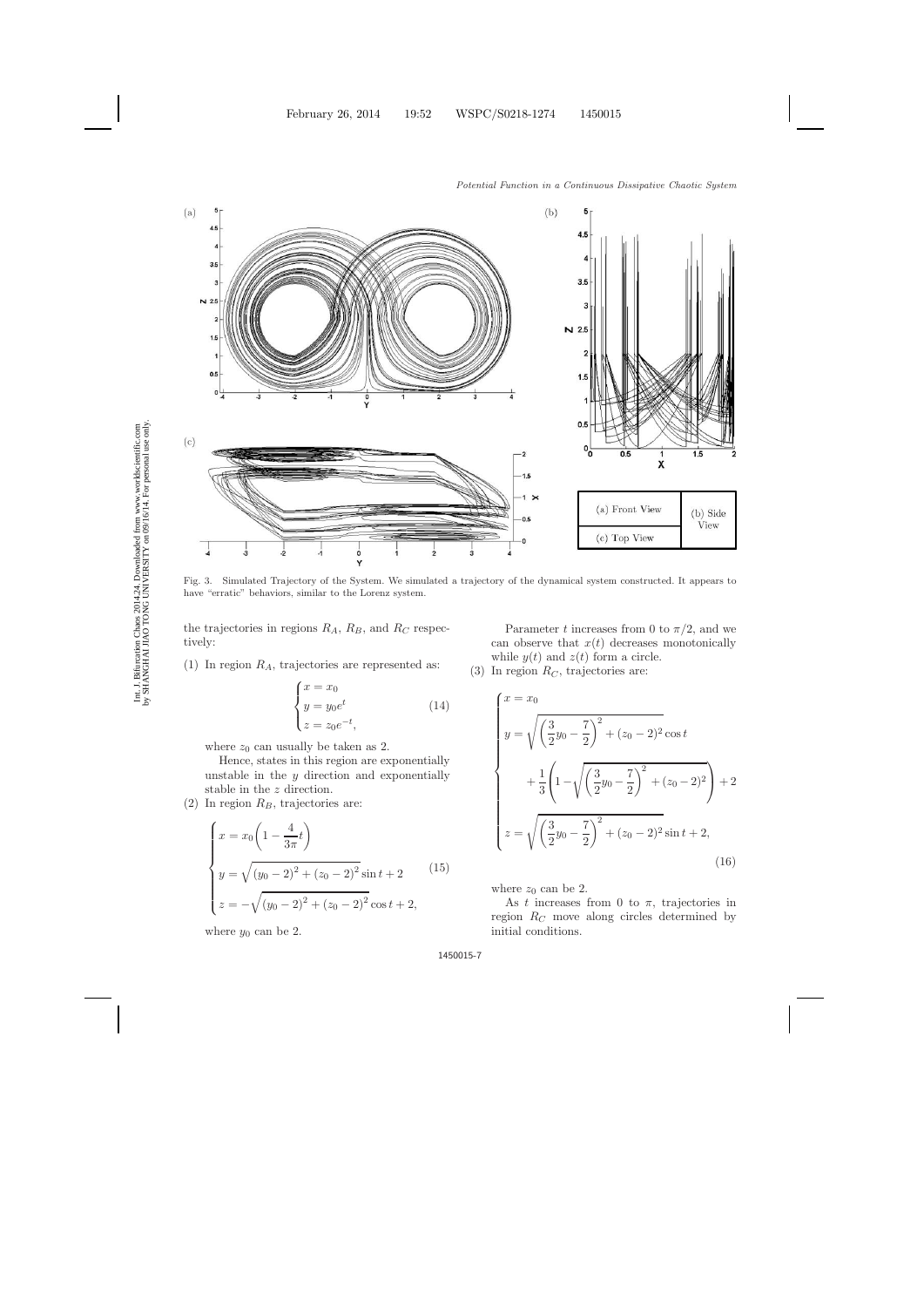

<span id="page-7-0"></span>Fig. 4. Poincaré Map of the Dynamical System. This Poincaré map is taken over the surface of  $z = 2$ . This map is a "baker's map" and creates a Cantor set multiplying a real line segment.

To further study the structure of the attractor of the system, we want to calculate the Poincaré map of the system. Here, we take the Poincaré surface of section as:  $z = 2$ , and find the resultant Poincaré map as a discrete dynamical system defined on  $[0, 2] \times [-1, 1]$  (shown in Fig. [4](#page-7-0) and follows).

<span id="page-7-1"></span>When  $(x, y) \in [0, 2] \times [0, 1],$ 

$$
\begin{cases} x_{n+1} = \frac{1}{3}x_n \\ y_{n+1} = 2y_n - 1; \end{cases}
$$
 (17)

When  $(x, y) \in [0, 2] \times [-1, 0),$ 

$$
\begin{cases} x_{n+1} = \frac{1}{3}x_n + \frac{4}{3} \\ y_{n+1} = 2y_n + 1. \end{cases}
$$
 (18)

<span id="page-7-2"></span>The above discrete dynamical system is a "baker's map" [\[Kuznetsov](#page-21-16), [2012\]](#page-21-16), and can be understood figuratively as the following. In the  $x$  direction, the mapping is contractive. The square of definition:  $[0, 2] \times [-1, 1]$  is contracted to the one third of it, forming a rectangle:  $[0, 2/3] \times [-1, 1]$ . In the  $y$  direction, the mapping is expansive just as the doubling map [\[Robinson,](#page-22-12) [2004\]](#page-22-12). The rectangle is stretched to:  $[0, 2/3] \times [-3, 1]$ . Then we keep the right half of the resulting rectangle and move the left half:  $[0, 2/3] \times [-3, -1)$  to the position:  $[0, 2/3] \times [-1, 1)$ . It can readily be seen that the invariant set is formed by iteratively removing the middle third of the intervals along the  $x$ direction.

#### **3.4.** *Attractor of the model system*

We denote the attractor of the model system as:  $A_L$ . And with the Poincaré map of the model system defined as a dynamical system on  $[0, 2] \times [-1, 1]$ [Eqs. [\(17\)](#page-7-1) and [\(18\)](#page-7-2)], we denote its attractor as:  $Ap.$  In this section, we first express attractor  $Ap$  of the Poincaré map in terms of the Cantor set; then we can describe attractor  $A_L$  of the original model system.

Here, an attractor A of a dynamical system with flow  $\phi_t$  can be formally defined as the following.

**Definition 3.1** (Attractor). An attractor A of a dynamical system  $\dot{\mathbf{x}} = \mathbf{f}(\mathbf{x})$  with flow  $\phi_t$  is a compact invariant set, with an open set  $U$  containing  $\mathbb A$ such that for each  $\mathbf{x} \in U$ ,  $\phi_t(\mathbf{x}) \in U$  for all  $t \geq 0$ and  $\mathbb{A} = \bigcap_{t \geq 0} \phi_t(U).$ 

We have already found the Poincaré map of the model system by iteratively removing the middle third of the invariant sets along the  $x$  direction. That is, first, remove the set  $(2/3, 4/3) \times [-1, 1]$ ; then, remove the middle third of the left two sets  $[0, 2/3] \times [-1, 1]$  and  $[4/3, 2] \times [-1, 1]$ ; and iterate the process all along. We represent all the removed intervals iteratively as the following:

$$
\mathbb{C}_1 = \left(\frac{2}{3}, \frac{4}{3}\right) \times [-1, 1]
$$

and

$$
\mathbb{C}_{n+1} = \left(\frac{\mathbb{C}_n}{3} \cup \frac{\mathbb{C}_n + 4}{3}\right) \times [-1, 1]. \tag{19}
$$

The attractor of the Poincaré map is  $[0, 2] \times$  $[-1, 1]$  minus the union of all the sets  $\mathbb{C}_i$ :

$$
\mathbb{A}_P = [0, 2] \times [-1, 1] - \bigcup_{i=1}^{\infty} \mathbb{C}_i \times [-1, 1]
$$

$$
= \left( [0, 2] - \bigcup_{i=1}^{\infty} \mathbb{C}_i \right) \times [-1, 1]
$$

$$
= \mathbb{C} \times [-1, 1], \tag{20}
$$

where C denotes the Cantor set [\[Peitgen](#page-21-17) *et al.*, [2004](#page-21-17)] defined on the interval of [0, 2].

Attractor  $A_P$  of the Poincaré map is the Cantor set multiplying a real line segment. We can calculate its box-counting dimension [\[Peitgen](#page-21-17) *et al.*, [2004](#page-21-17)]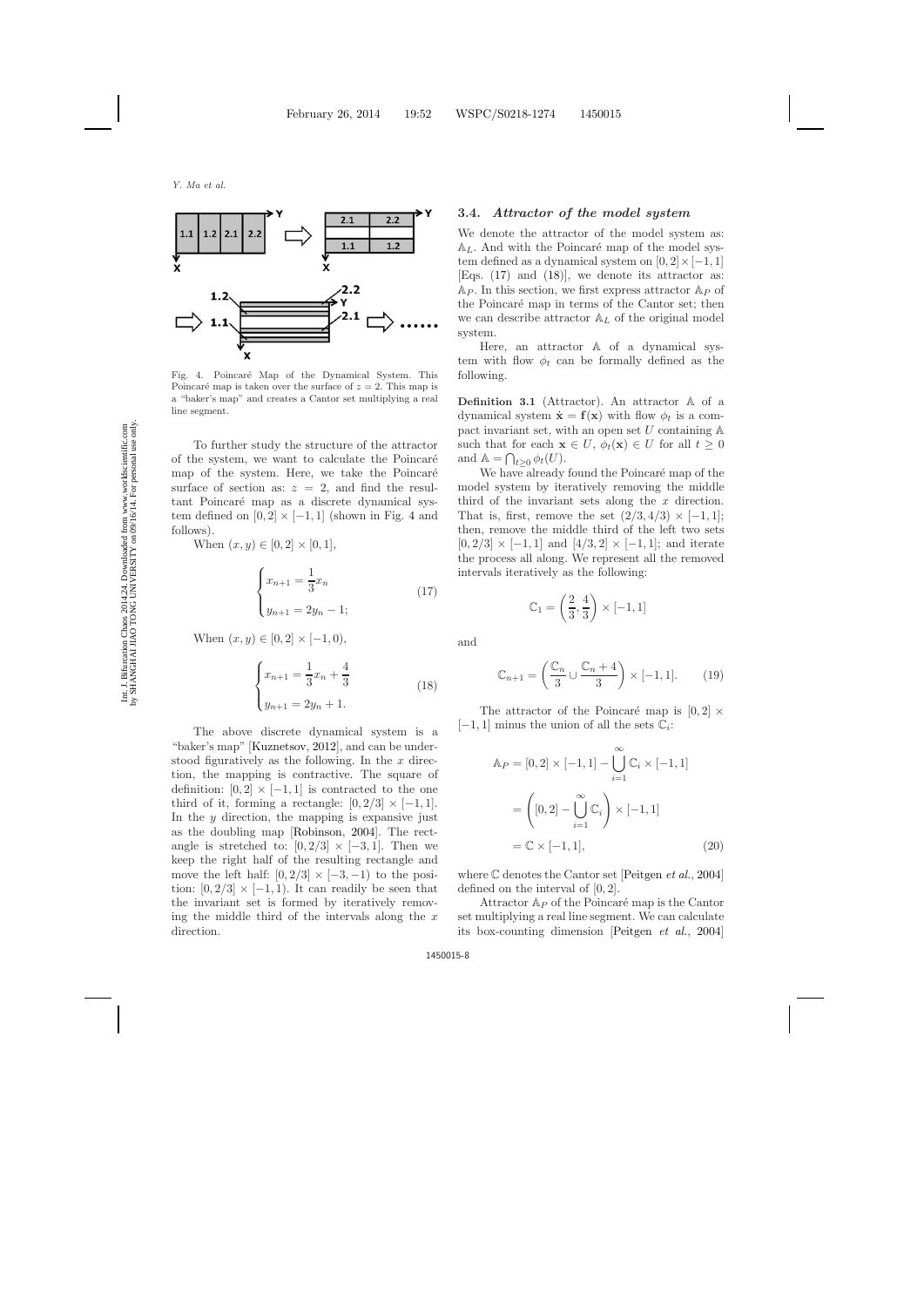to be:

$$
d_b(\mathbb{A}_P) = \liminf_{\epsilon \to 0} \frac{\log N(\epsilon, \mathbb{A}_P)}{\log \left(\frac{1}{\epsilon}\right)}
$$

$$
= 1 + \frac{\ln(2)}{\ln(3)}.
$$
(21)

Here, we consider subdivision of  $\mathbb{R}^n$  into boxes of sides of length  $\epsilon$ . And  $N(\epsilon, \mathbb{A}_P)$  denotes the number of  $\epsilon$ -boxes needed to cover the attractor  $\mathbb{A}_P$  (a mo[re elaborate definition can be found in \[](#page-22-13)Robinson, [1995](#page-22-13)]). According to the calculation, attractor  $Ap$  is of fractal dimension, a strange attractor [\[Anishchenko & Strelkova](#page-21-18), [1998](#page-21-18)].

With the trajectories of the system analytically solved in each region, we further express attractor  $A_L$  of the model system as (assuming  $\theta =$  $\arccos(y-2)/\sqrt{(z-2)^2+(y-2)^2}$ :

In region  $R_A$ ,  $x \in \mathbb{C}$ ; In region  $R_B$ ,  $\left(\frac{4}{3\pi}\right) \times \theta + \frac{1}{3}\right)^{-1}x \in \mathbb{C}$ ; In region  $R_C$ ,  $x \in \mathbb{C}$ .

The box-counting dimension of attractor  $A_L$  is then calculated to be:

$$
d_b(\mathbb{A}_L) = \liminf_{\epsilon \to 0} \frac{\log N(\epsilon, \mathbb{A}_L)}{\log \left(\frac{1}{\epsilon}\right)}
$$

$$
= 2 + \frac{\ln(2)}{\ln(3)}.
$$
(22)

The attractor  $A_L$  of the model system is hence a strange attractor with fractal dimension.

It will also be proved in the following Sec. 3.5 that attractors  $A_P$  and  $A_L$  are chaotic attractors.

# **3.5.** *Proof of the attractor as chaotic*

By the widely applied definition [\[Robinson](#page-22-14), [2004](#page-22-14)] of Devaney chaos, an attractor A is defined as a chaotic attractor if:

- (1) the attractor is indecomposable (i.e. if  $\emptyset \neq \mathbb{A}' \subseteq$ A is an attractor, then  $A' = A$ );
- (2) the system is sensitive to initial conditions when restricted to A (defined in the following Definition [3.2\)](#page-8-0).

<span id="page-8-0"></span>**Definition 3.2.** A map (a continuous-time system is defined similarly) has sensitive dependence on initial conditions when restricted to its invariant set A,

if there exists r, for any  $p_0 \in A$ , and  $\delta > 0$ , there exists  $p'_0 \in \mathbb{A}$ :  $|p'_0 - p_0| < \delta$ , and an iterate  $k > 0$ such that

$$
|f^k(p_0') - f^k(p_0)| \ge r.
$$
 (23)

Attractor  $A_L$  has already been taken as the smallest attracting set, so it is an indecomposable attractor by default. We just need to prove that the system has sensitive dependence on initial conditions when restricted to  $\mathbb{A}_L$ .

We first prove that attractor  $A_P$  of the Poincaré map is chaotic using the fact that the doubling map [\[Robinson](#page-22-14), [2004](#page-22-14)] is sensitively dependent upon initial conditions when restricted to its attractor. Then we prove in exactly the same way that attractor  $A_L$ of the model system is chaotic by the sensitivity of  $Ap$ .

**Proposition 1** [Sensitive Dependence of the Poincaré Map. The Poincaré map of the model sys*tem has sensitive dependence upon initial conditions when restricted to its attractor*  $\mathbb{A}_P$ *.* 

*Proof.* For any  $p_0 \in A_P$ , with its neighboring initial point  $p'_0 \in A_P$ , we take  $p'_0$  as  $(x'_0, y'_0) = (x'_0,$  $y'_0 - \delta \cdot \text{Sign}(y_0)$ ).

Clearly,  $||p_n - p'_n|| \ge |y_n - y'_n|$ . So, proving sensitivity to initial conditions of  $Ap$  is equivalent to that of the Doubling Map:

$$
y_{n+1} = \lfloor 2y_n \rfloor, \quad (y_i \in (0, 1), \forall i). \tag{24}
$$

With the sensitive dependence upon initial conditions of doubling map when restricted to its attrac-tor proved [\[Robinson](#page-22-14),  $2004$ ], Poincaré map of the model system is also sensitive when restricted to its attractor  $A_P$ .

In exactly the same way, the model system can thus be proved sensitively dependent upon initial conditions when restricted to its attractor  $A_L$ . Hence, it is a chaotic attractor by definition.

We also calculate the commonly used indicator of chaos: Lyapunov exponents [\[Robinson](#page-22-14), [2004](#page-22-14)] for the model system at fixed points. By solving the Lyapunov exponents in each coordinate direction, we find that in region  $R_A$ :  $\ell_x = 0$ ,  $\ell_y = 1$ , and  $\ell_z = -1$ . It can be found that there is a positive Lyapunov exponent  $\ell_y = 1$  denoting exponential expansion in the y direction. In regions  $R_B$  and  $R_C$ ,  $\ell_x = \ell_y = \ell_z = 0$ , which means that the expansion effect causing the sensitivity of the system is mainly exerted in region  $R_A$ .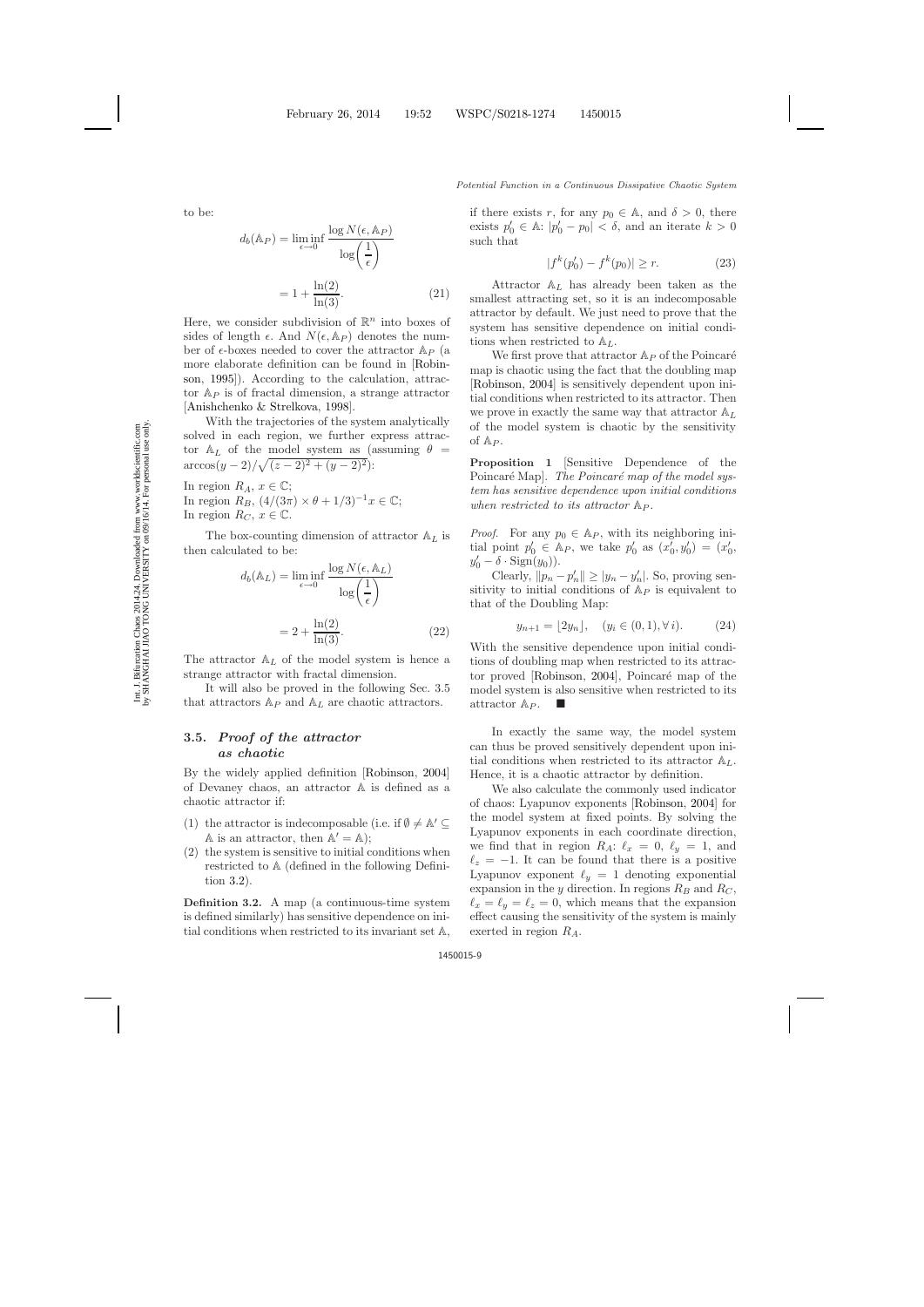Here, the Lyapunov exponents are calculated to demonstrate that the mixing effect is imposed by the saddle dynamics at the center; while other parts of the system facilitate recurrence, an interesting phenomenon observed in the Lorenz system. It should be noted that in time varying systems, positive largest Lyapunov exponent may not guarantee chaoticity [\[Leonov & Kuznetsov,](#page-21-19) [2007](#page-21-19); [Leonov](#page-21-20), [2008\]](#page-21-20).

From this and the former section, we find that the attractor of the model system is a chaotic attractor with fractal dimension: a strange chaotic attractor [\[Anishchenko & Strelkova,](#page-21-21) [1998](#page-21-21)].

# **4. Construction of Potential Function in the Chaotic System**

Based on the above observation, we want to start constructing a potential function to describe the overall structure of the chaotic system. First, we construct a "seed function",  $F$ , to account for the "strangeness" of the system's attractor. Then we prove its continuous differentiability so that it can be applied in the construction of potential function for the model system. Later, we explicitly express the potential function in terms of the seed function F.

# **4.1.** *Definition of the* **"***seed function***"** *F*

**Definition 4.1** [Function  $\mathcal{F}$ ]. Let

<span id="page-9-2"></span>
$$
f_1(x) = \begin{cases} 0, & x \in \left[0, \frac{2}{3}\right] \cup \left[\frac{4}{3}, 2\right] \\ 1 - \cos(3\pi x), & x \in \left(\frac{2}{3}, \frac{4}{3}\right); \end{cases}
$$
(25)

and

$$
\left(\frac{1}{9} \times f_n(3x), \qquad x \in \left[0, \frac{2}{3}\right]\right)
$$

<span id="page-9-3"></span>
$$
f_{n+1}(x) = \begin{cases} \frac{1}{9} \times f_n(3x), & x \in \left[0, \frac{1}{3}\right] \\ 0, & x \in \left(\frac{2}{3}, \frac{4}{3}\right) \\ \frac{1}{9} \times f_n(3x - 4), & x \in \left[\frac{4}{3}, 2\right]. \end{cases}
$$
 (26)

<span id="page-9-1"></span>Thus, we define the function  $\mathcal{F}(x)$  as:

$$
\mathcal{F}(x) = \sum_{n=1}^{\infty} f_n(x). \tag{27}
$$



<span id="page-9-0"></span>Fig. 5. Illustration of the Self-Similar Function:  $\mathcal{F}$ . We hereby plot function  $\mathcal F$  to intuitively visualize it. With  $\mathcal F$ , construction of a potential function in the chaotic system would be natural.

Function  $\mathcal{F}(x)$  defined on [0, 2] is shown in Fig. [5.](#page-9-0) It has a fractal structure as the attractor  $\mathbb{A}_P$  of the Poincaré map.

### 4.2. *Proof of*  $\mathcal{F}(x)$  *as continuous differentiable*

In this subsection, we prove that the function  $\mathcal{F}(x)$ defined by Eq. [\(27\)](#page-9-1) is continuously differentiable.

**Proposition 2** [Continuous Differentiability of Function  $\mathcal{F}$ . *Function*  $\mathcal{F}(x) = \sum_{n=1}^{\infty} f_n(x)$  *defined in Definition [4.1](#page-1-0) is continuously differentiable.*

*Proof.* We first calculate the derivative of every  $f_n(x)$  on [0, 2]. Then we bound  $f_n(x)$  and  $|f'_n(x)|$ by geometric series to prove uniform convergence of their sums, thus proving that  $\mathcal{F}(x) = \sum_{n=1}^{\infty} f_n(x)$ is continuously differentiable.

By definition [Eqs.  $(25)$  and  $(26)$ ]:

$$
f_1(x) = \begin{cases} 0, & x \in \left[0, \frac{2}{3}\right] \cup \left[\frac{4}{3}, 2\right] \\ 1 - \cos(3\pi x), & x \in \left(\frac{2}{3}, \frac{4}{3}\right) \end{cases}
$$

and

$$
f_{n+1}(x) = \begin{cases} \frac{1}{9} \times f_n(3x), & x \in \left[0, \frac{2}{3}\right] \\ 0, & x \in \left(\frac{2}{3}, \frac{4}{3}\right) \\ \frac{1}{9} \times f_n(3x - 4), & x \in \left[\frac{4}{3}, 2\right], \end{cases}
$$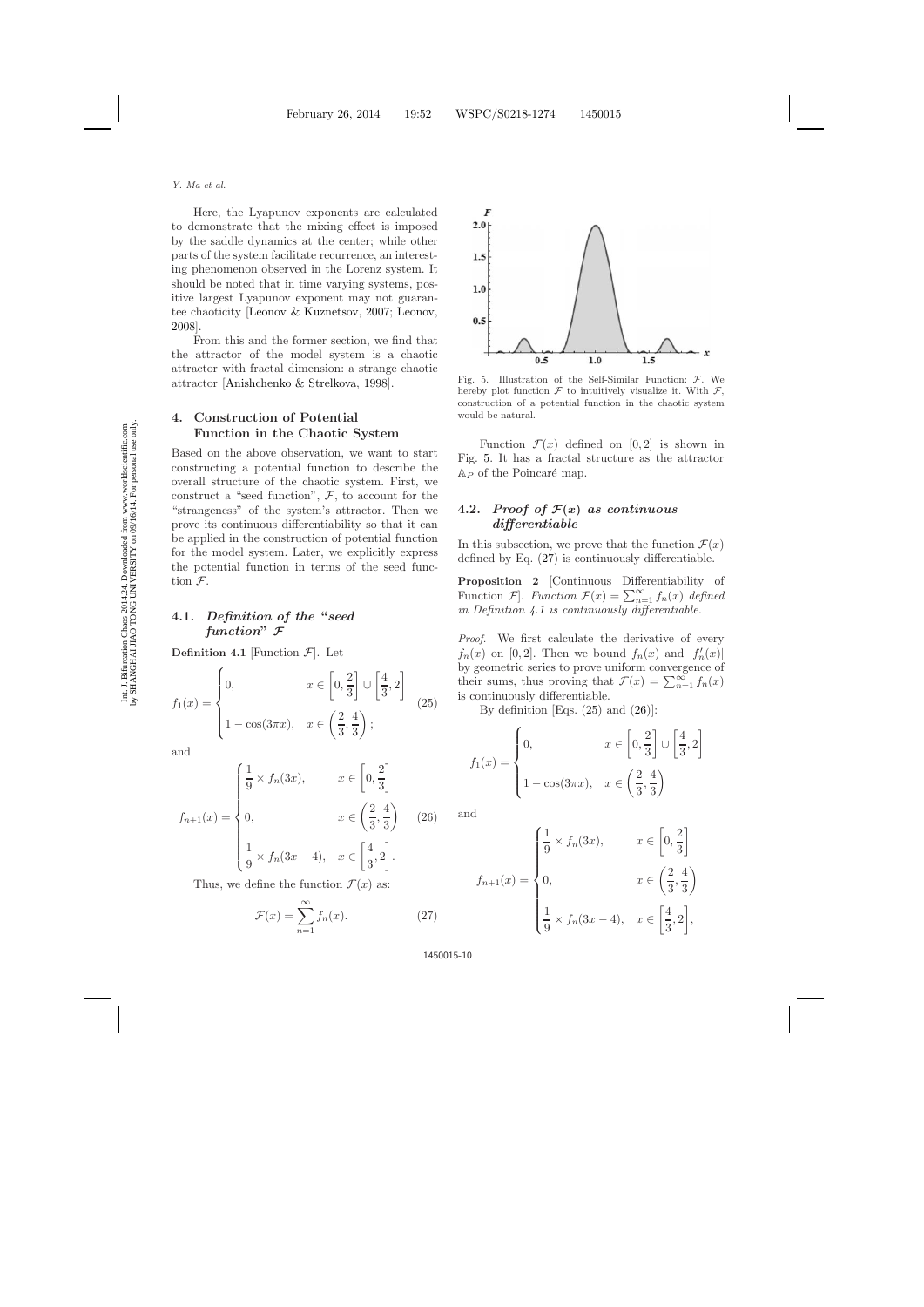taking derivative on both sides:

$$
f_1'(x) = \begin{cases} 0, & x \in \left[0, \frac{2}{3}\right] \cup \left[\frac{4}{3}, 2\right] \\ 3\pi \sin(3\pi x), & x \in \left(\frac{2}{3}, \frac{4}{3}\right) \end{cases}
$$

and

$$
f'_{n+1}(x) = \begin{cases} \frac{1}{3} \times f'_n(3x), & x \in \left[0, \frac{2}{3}\right] \\ 0, & x \in \left(\frac{2}{3}, \frac{4}{3}\right) \\ \frac{1}{3} \times f'_n(3x - 4), & x \in \left[\frac{4}{3}, 2\right]. \end{cases}
$$

We can see that  $f_1(x) \leq 2$  and  $|f'_1(x)| \leq 3\pi$ . And also,  $f'_n(x)$  is continuous for any  $x \in [0,2]$ .

If we further denote the set in which  $f_n(x)$  is nonzero as  $\mathbb{C}_n$ , we have:

$$
\mathbb{C}_1 = \left(\frac{2}{3}, \frac{4}{3}\right)
$$

and

$$
\mathbb{C}_{n+1} = \frac{\mathbb{C}_n}{3} \cup \frac{\mathbb{C}_n + 4}{3}.
$$
 (28)

Since  $\mathbb{C}_n \subset [0,2],$ 

$$
\frac{\mathbb{C}_n}{3}\cap \frac{\mathbb{C}_n+4}{3}\subset \left[0,\frac{2}{3}\right]\cap \left[\frac{4}{3},2\right]=\emptyset.
$$

We thus can conclude that:

$$
f_{n+1}(x) \le \frac{1}{9} f_n(x) \le 9^{-n} f_1(x) \le 2 \times 9^{-n}
$$

and

$$
|f'_{n+1}(x)| \le \frac{1}{3}|f'_n(x)| \le 3^{-n}|f'_1(x)| \le 3\pi \times 3^{-n},
$$

for any  $x \in [0, 2]$ .

At this point, we give an upper bound for the series  $\sum_{n=1}^{m} f_n(x)$  and its derivative (although the least upper bound is even smaller if we note that  $\mathbb{C}_n \cap \mathbb{C}_{n+1}$  is actually empty, an upper bound is good enough):

$$
\sum_{n=1}^{m} f_n(x) \le \frac{9}{4} - \frac{1}{4} \times 9^{-m},
$$

and that

$$
\sum_{n=1}^{m} |f'_n(x)| \le \frac{9\pi}{2} - \frac{3\pi}{2} \times 3^{-m}.
$$

 $\sum_{n=1}^{\infty} f'_n(x)$  $f_n(x)$  is uniformly convergent and  $\sum_{n=1}^{\infty} f'_n(x)$  is uniformly absolutely-convergent. Therefore,  $\sum_{n=1}^{\infty} f'_n(x)$  and  $\sum_{n=1}^{\infty} f_n(x)$  are all uniformly convergent.

With every  $f_n(x)$  continuously differentiable,  $\mathcal{F}(x) = \sum_{n=1}^{\infty} f_n(x)$  is continuously differentiable:

$$
\frac{d}{dx}\mathcal{F}(x) = \sum_{n=1}^{\infty} f'_n(x). \tag{29}
$$

Clearly, the points where  $\mathcal{F}(x) = \mathcal{F}'(x) = 0$ form a Cantor set C corresponding to the attractor  $A_L$  of the model system  $(\mathcal{F}(x) = 0$  if and only if  $x \in \mathbb{C}$ . At this point, we found that the potential function can be constructed in the following section.

### **4.3.** *Constructing potential function in the chaotic system*

As in Eq. [\(12\)](#page-5-1) we use  $\theta$  to denote the angle that  $(y, z)$  form with respect to the center  $(2, 2)$ :

$$
\theta = \arccos \frac{y - 2}{\sqrt{(z - 2)^2 + (y - 2)^2}}.
$$

Then, we construct potential function in each region respectively:

(1) In the right part of region  $R_A$ , where  $x, y, z \in$  $[0, 2]$ ,  $yz \in [-2, 2]$ :

$$
\Psi_A = \left(\frac{4}{9\pi}\theta + \frac{5}{9}\right)\mathcal{F}(x). \tag{30}
$$

<span id="page-10-1"></span><span id="page-10-0"></span>(2) In region 
$$
R_B
$$
, where  $x \in [0,2]$ ,  $y \in (2,4]$ ,  
\n $z \in [0,2]$ ,  $\sqrt{(z-2)^2 + (y-2)^2} \in [1,2]$ :

$$
\Psi_B = \left(\frac{4}{9\pi}\theta + \frac{5}{9}\right) \mathcal{F}\left(\left(\frac{4}{3\pi}\theta + \frac{1}{3}\right)^{-1}x\right).
$$
\n(31)

(3) In region 
$$
R_C
$$
, where  $x \in [0, 2/3]$ ,  $y \in [-2, 4]$ ,  $z > 2$ ,  $\sqrt{(z-2)^2 + (y-2)^2} \ge 1$ ,  
\n $\sqrt{(z-2)^2 + (y-3/2)^2} \le 5/2$ :  
\n $\Psi_C = \left(-\frac{4}{9\pi}\theta + \frac{5}{9}\right)\mathcal{F}(3x)$ . (32)

<span id="page-10-2"></span>We plot the potential function taken on the Poincaré section in Fig. [6.](#page-11-0)

9

If we are also interested in the dynamics near saddle-focus fixed points, the potential function in regions  $R_{D^A}$ ,  $R_{D^B}$ , and  $R_{D^C}$  can also be constructed as follows.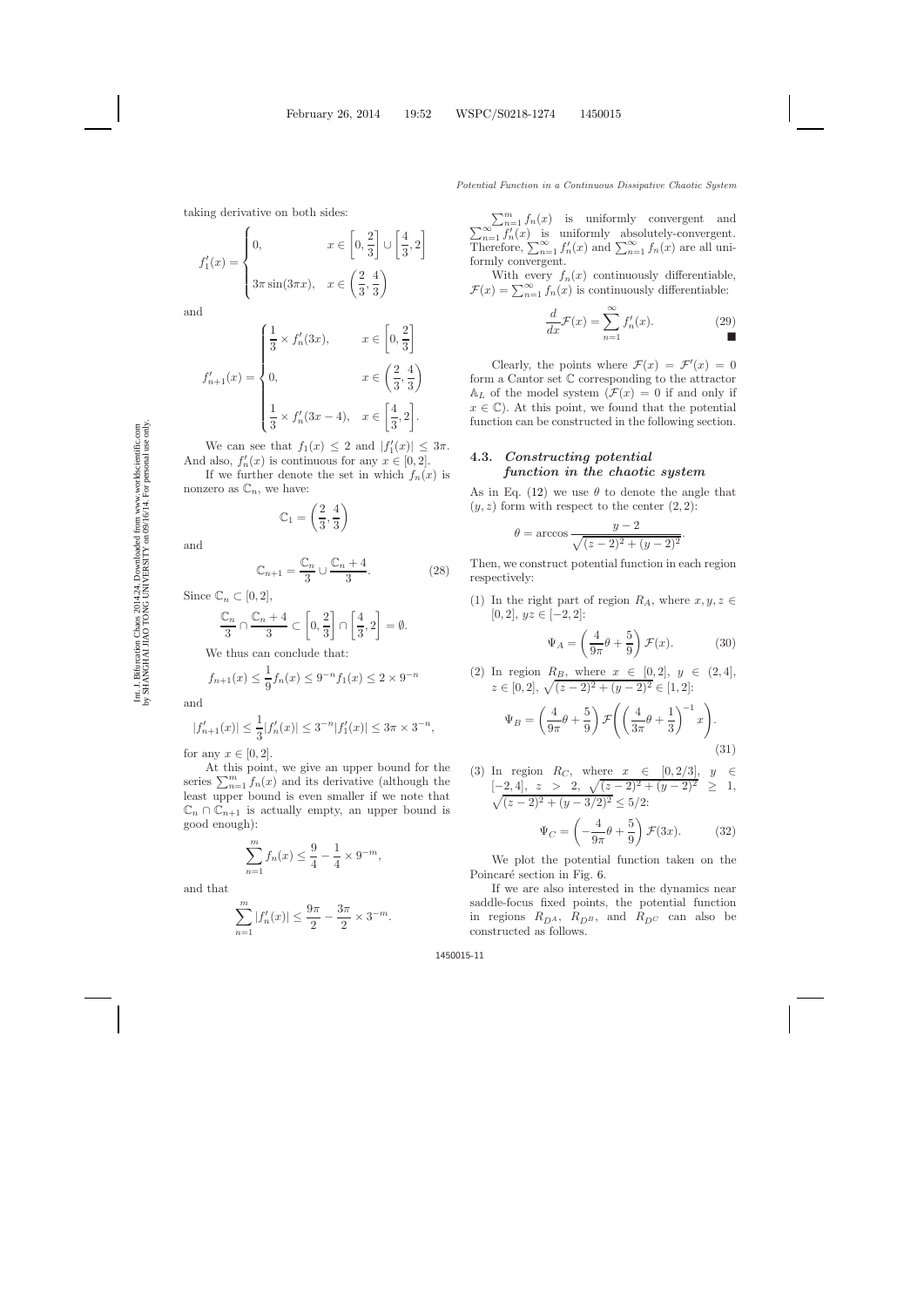

<span id="page-11-0"></span>Fig. 6. Potential Function on Poincaré Section. On the Poincaré section, the potential function is demonstrated to be a fractal object: it is zero when point  $(x, y, 2)$  belongs to the attractor  $A_L$ , i.e.  $\Psi|_{z=2} = 0$  when  $x \in \mathbb{C}$ . And when  $(x, y, 2)$  does not belong to the attractor, the potential function  $\Psi$  has a self-similar structure.

- (1) In region  $R_{D^A}$ , where  $x \in [0,2], y \in [1,2],$  $z \in [1, 2], yz \in [2, 4]:$  $\Psi_{D^A} = \left(\frac{4}{\Omega_{\sigma}}\right)$  $\frac{4}{9\pi}\theta + \frac{5}{9}$ 9  $\int \mathcal{F}(x) + 1 - \left(\frac{1}{2}\right)$  $\frac{1}{2}yz-2\bigg)^2$ . (33)
- (2) In region  $R_{D^B}$ , where  $x \in [0, 2/3 + 8/(3\pi) \times \theta]$ ,  $y \in [2, 3], z \in [1, 2], \sqrt{(z-2)^2 + (y-2)^2} \in$  $[0, 1]$ :

$$
\Psi_{D^B} = \left(\frac{4}{9\pi}\theta + \frac{5}{9}\right) \mathcal{F}\left(\left(\frac{4}{3\pi}\theta + \frac{1}{3}\right)^{-1} x\right) \n+1 - (z - 2)^2 - (y - 2)^2.
$$
\n(34)

(3) In region 
$$
R_{D^A}
$$
, where  $x \in [0, 2/3]$ ,  $y \in [1, 3]$ ,  
\n $z > 2$ ,  $\sqrt{(z-2)^2 + (y-2)^2} \le 1$ :  
\n $\Psi_{D^C} = \left(-\frac{4}{9\pi}\theta + \frac{5}{9}\right) \mathcal{F}(3x)$ 

$$
+1 - (z-2)^2 - (y-2)^2. \quad (35)
$$

Potential function in region  $R_D$  is gradually higher in the center of the region than in its boundary with other regions. Hence, points in this region will naturally converge to its boundary (at  $x =$  $0, \sqrt{(z-2)^2 + (y-2)^2} = 1$ , when  $y > 2$  or  $z > 2$ ; and at  $x = 0, yz = 2$ , when  $y, z \in [1, 2]$ .

The construction of the potential function is not unique. If we change the expression of  $f_1(x)$  in the definition of the "seed function"  $\mathcal{F}(x)$ , we can have a different potential function for the system.

### **5. Verification of the Potential Function**

In this section, we verify the integrity of the potential function from three angles: First, we show that it is continuous in the domain. Second, we demonstrate that it decreases monotonically along the vector field. Third, we show that  $\nabla \Psi(x) = 0$  if and only if x belongs to the attractor of the system.

# **5.1.** *Continuity of the potential function*

(1) At the boundary of region  $R_A$  and  $R_B$ ,  $y = 2$ ,  $x \in [0,2], z \in [0,1].$ 

Substituting values of  $x, y, z$  into Eq. [\(30\)](#page-10-0),  $\theta = \arccos 0 = \pi/2$ ;  $(4/(3\pi) \times \theta + 1/3)^{-1} = 1$ ; and  $\left(4/(9\pi) \times \theta + 5/9\right) = 7/9$ . Therefore,

$$
\Psi_A|_{y=2^-} = \frac{7}{9}\mathcal{F}(x) = \Psi_{B_1}|_{y=2^+}.
$$

(2) At the boundary of region  $R_B$  and  $R_C$ ,  $z = 2$ ,  $x \in [0, 2/3]$ , and  $y \in [3, 4]$ .

Substituting values of  $x, y, z$  into Eq. [\(31\)](#page-10-1),  $\theta = \arccos 1 = 0$ ;  $(4/(3\pi) \times \theta + 1/3)^{-1} = 3$ ; and  $(\pm 4/(9\pi) \times \theta + 5/9) = 5/9$ . Therefore,

$$
\Psi_B|_{z=2^-} = \frac{5}{9} \mathcal{F}(3x) = \Psi_{C_1}|_{z=2^+}.
$$

(3) At the boundary of region  $R_C$  and  $R_A$ ,  $z = 2$ ,  $x \in [0, 2/3]$ , and  $y \in [-1, 1]$ .

Substituting values of x, y, z into Eq.  $(32)$ ,  $\theta = \arccos(-1) = \pi$ ;  $\left( \frac{4}{9\pi} \right) \times \theta + \frac{5}{9} = 1$ ; and  $\left(\frac{-4}{9\pi}\right) \times \theta + \frac{5}{9} = \frac{1}{9}$ . Therefore,

$$
\Psi_A|_{z=2^-} = \mathcal{F}(x) \quad \Psi_C|_{z=2^+} = \frac{1}{9}\mathcal{F}(3x).
$$

It can be observed that in the definition of  $\mathcal{F}(x) = \sum_{n=1}^{\infty} f_n(x),$ 

$$
f_{n+1}(x) = \frac{1}{9} f_n(3x), \quad x \in \left[0, \frac{2}{3}\right].
$$

Because  $f_1(x) = 0$  in [0, 2/3],

$$
\frac{1}{9}\mathcal{F}(3x) = \sum_{n=2}^{\infty} f_n(x) = \mathcal{F}(x),\qquad(36)
$$

for  $x \in [0, 2/3]$ .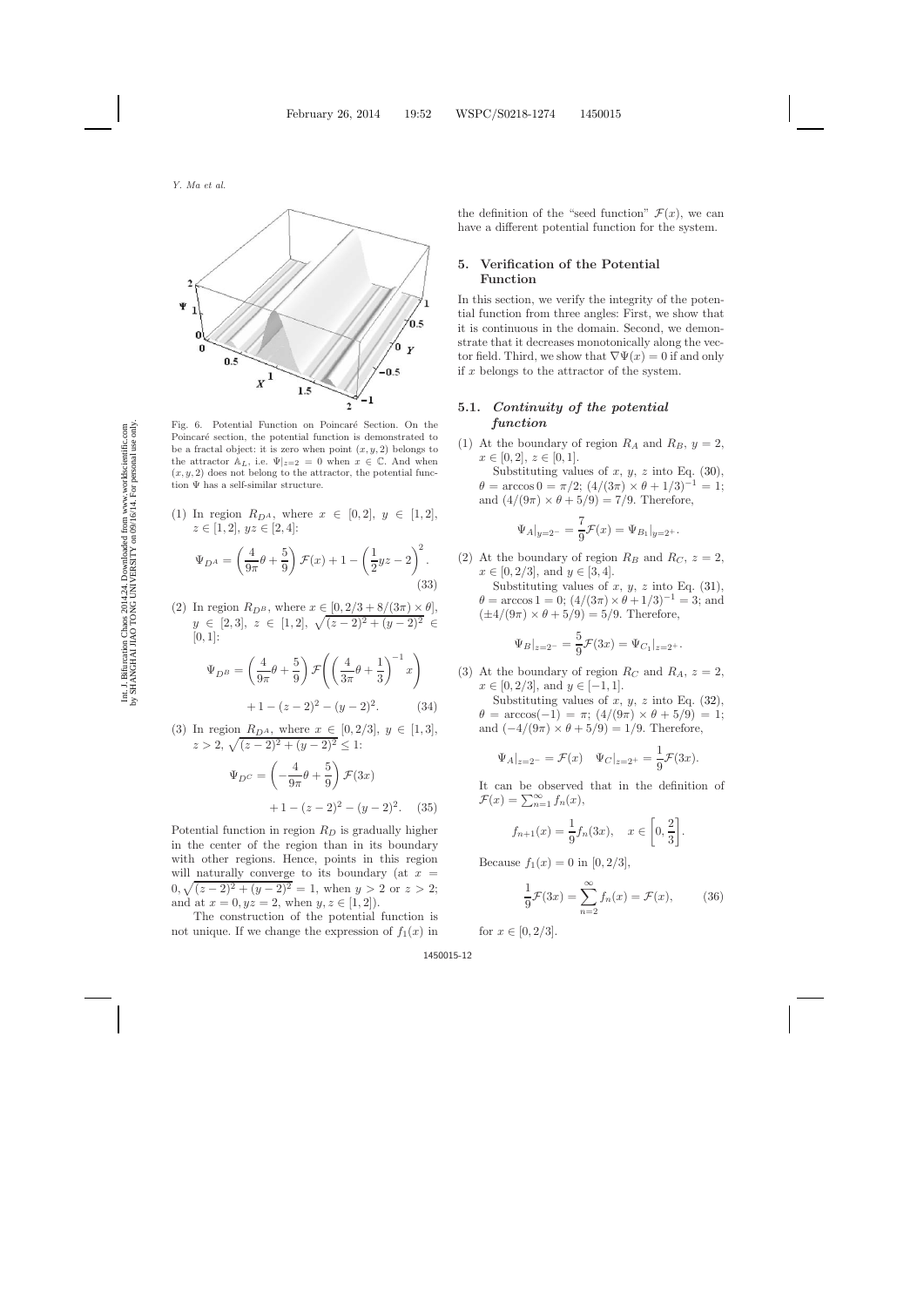Please note that this is a critical point in the construction of potential function in cases of self-similar attractors. If the potential function constructed is not self-similar accordingly, the boundary would not totally fit.

### **5.2.** *Monotonic decreasing of the potential function*

In this subsection, we take Lie derivative (derivative along the vector field) [\[Arnold](#page-21-22), [1983](#page-21-22)] of the potential function along vector fields in each region remembering that  $\mathcal{F}(x) \geq 0$  for any  $x \in [0, 2]$ .

(1) In the right part of region  $R_A$ , where  $x, y, z \in [0, 2], yz \in [-2, 2]$ :

$$
\begin{cases}\n\dot{x} = 0 \\
\dot{\theta} = \text{Sgn}(z - 2) \left( -\frac{z - 2}{(z - 2)^2 + (y - 2)^2} \dot{y} + \frac{y - 2}{(z - 2)^2 + (y - 2)^2} \dot{z} \right) = -\frac{(2 - y)z + (2 - z)y}{(z - 2)^2 + (y - 2)^2}.\n\end{cases}
$$

Since  $\dot{x} = 0$  and  $y, z \in [0, 2]$ ,

$$
\dot{\Psi}_A = \frac{4}{9\pi} \mathcal{F}(x)\dot{\theta} = -\frac{4}{9\pi} \frac{(2-y)z + (2-z)y}{(z-2)^2 + (y-2)^2} \mathcal{F}(x) \le 0.
$$
\n(37)

(2) In region  $R_B$ , where  $x \in [0,2], y \in (2,4], z \in [0,2], \sqrt{(z-2)^2 + (y-2)^2} \in [1,2]$ :

$$
\begin{aligned}\n\begin{cases}\n\dot{x} &= -x\left(\frac{\pi}{4} + \arccos\frac{y-2}{\sqrt{(z-2)^2 + (y-2)^2}}\right)^{-1} = -x\left(\frac{\pi}{4} + \theta\right)^{-1} \\
\dot{\theta} &= \frac{z-2}{(z-2)^2 + (y-2)^2} \dot{y} - \frac{y-2}{(z-2)^2 + (y-2)^2} \dot{z} = -1.\n\end{cases} \\
\dot{\Psi}_B &= \frac{4}{9\pi} \mathcal{F}\left(\left(\frac{4}{3\pi}\theta + \frac{1}{3}\right)^{-1} x\right) \dot{\theta} + \left(\frac{4}{9\pi}\theta + \frac{5}{9}\right) \left(\frac{4}{3\pi}\theta + \frac{1}{3}\right)^{-2} \mathcal{F}'\left(\left(\frac{4}{3\pi}\theta + \frac{1}{3}\right)^{-1} x\right) \\
&\times \left(\left(\frac{4}{3\pi}\theta + \frac{1}{3}\right) \dot{x} - \frac{4}{3\pi} x \dot{\theta}\right) \\
&= -\frac{4}{9\pi} \mathcal{F}\left(\left(\frac{4}{3\pi}\theta + \frac{1}{3}\right)^{-1} x\right) + \left(\frac{4}{9\pi}\theta + \frac{5}{9}\right) \left(\frac{4}{3\pi}\theta + \frac{1}{3}\right)^{-2} \mathcal{F}'\left(\left(\frac{4}{3\pi}\theta + \frac{1}{3}\right)^{-1} x\right) \\
&\times \left(-\left(\frac{4}{3\pi}\theta + \frac{1}{3}\right) \left(\frac{\pi}{4} + \theta\right)^{-1} x + \frac{4}{3\pi} x\right).\n\end{cases} \\
\end{aligned}
$$

Since  $\left(-\left(\frac{4}{3\pi}\theta + \frac{1}{3}\right)\left(\frac{\pi}{4} + \theta\right)^{-1}x + \frac{4}{3\pi}x\right) = 0,$ 

$$
\dot{\Psi}_B = -\frac{4}{9\pi} \mathcal{F} \left( \left( \frac{4}{3\pi} \theta + \frac{1}{3} \right)^{-1} x \right) \le 0. \tag{38}
$$

(3) In region  $R_C$ , where  $x \in [0, 2/3], y \in [-1, 4], z > 2, \sqrt{(z-2)^2 + (y-2)}$  $\sqrt{}$  $\overline{2}$   $\geq$  1,  $(z-2)^2 + (y-3/2)^2 \leq 5/2$ 

$$
\begin{cases}\n\dot{x} = 0 \\
\dot{\theta} = -\frac{z-2}{(z-2)^2 + (y-2)^2} \dot{y} + \frac{y-2}{(z-2)^2 + (y-2)^2} \dot{z} \\
= \frac{(z-2)^2}{(z-2)^2 + (y-2)^2} + \frac{y-2}{(z-2)^2 + (y-2)^2} \left(\frac{9y}{8} - \frac{21}{8} + \frac{\sqrt{(3y-7)^2 + 8(z-2)^2}}{8}\right) > 0.\n\end{cases}
$$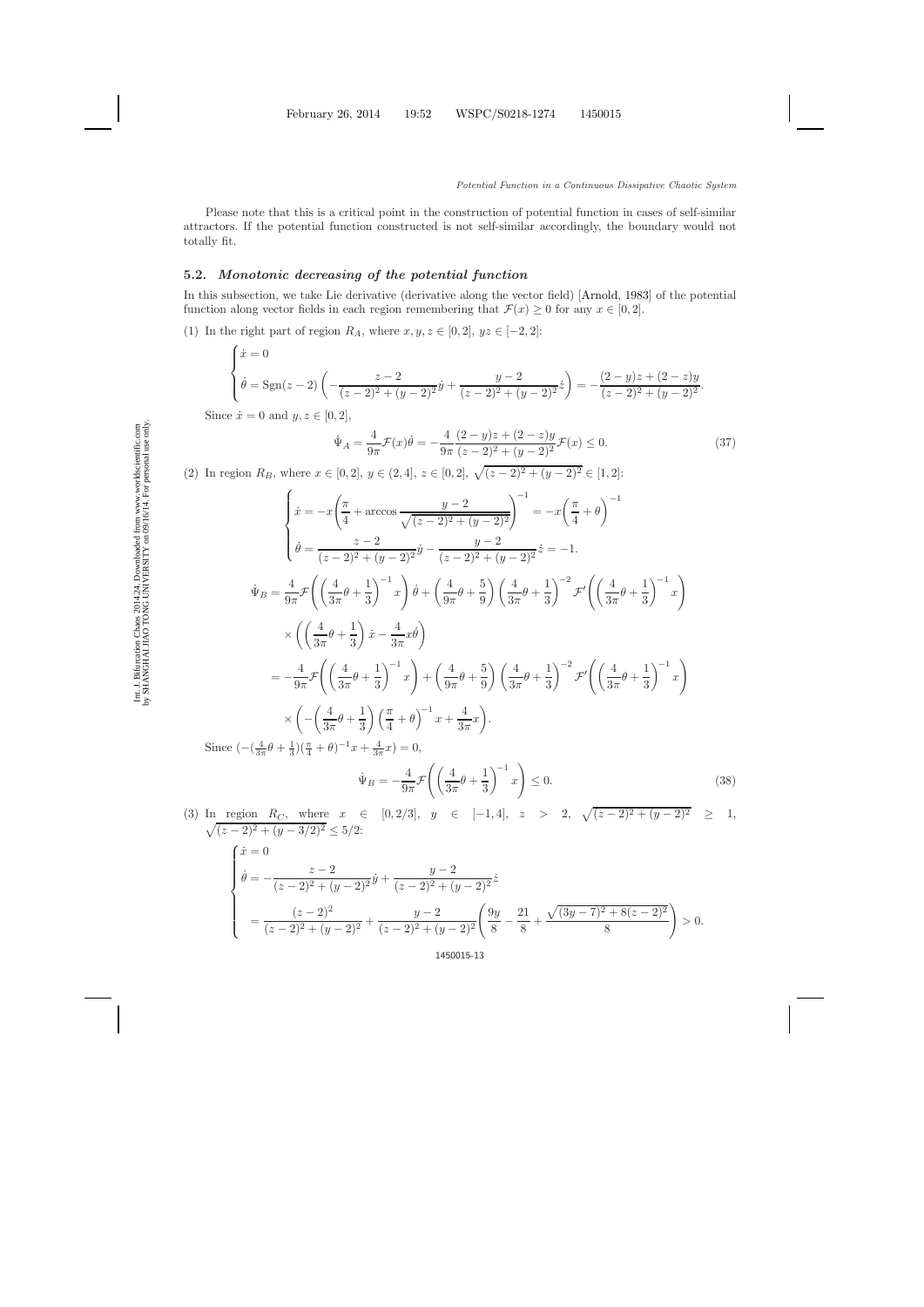Hence,

$$
\dot{\Psi}_C = -\frac{4}{9\pi} \mathcal{F}(3x)\dot{\theta} \le 0.
$$
\n(39)

### **5.3.** *Potential function and the attractor*

In this subsection, we verify that the potential function attains extremum:  $\nabla \Psi(\mathbf{x}) = 0$  if and  $\sqrt{}$ only if  $\mathbf{x} = (x, y, z)$  belongs to the attractor  $\mathbb{A}_L$  of the system. Again,  $\theta = \arccos(y - 2)$  $(z-2)^2 + (y-2)^2$ .

(1) In the right part of region  $R_A$ , where  $x, y, z \in [0, 2], yz \in [-2, 2]$ :

$$
\nabla \Psi_A = \begin{pmatrix} \left(\frac{4}{9\pi}\theta + \frac{5}{9}\right) \mathcal{F}'(x) \\ \frac{4}{9\pi} \frac{z-2}{(z-2)^2 + (y-2)^2} \mathcal{F}(x) \\ -\frac{4}{9\pi} \frac{y-2}{(z-2)^2 + (y-2)^2} \mathcal{F}(x) \end{pmatrix}.
$$

In this equation,  $\mathcal{F}(x) = 0$  and  $\mathcal{F}'(x) = 0$  if and only if  $x \in \mathbb{C}$ ; and point  $(x, y, z)$  belongs to the attractor  $\mathbb{A}_L$  if and only if  $x \in \mathbb{C}$ . Combining the two equivalence relations,  $\nabla \Psi_A = 0$  if and only if  $(x, y, z) \in A_L$ .

(2) In region  $R_B$ , where  $x \in [0,2]$ ,  $y \in (2,4]$ ,  $z \in [0,2]$ ,  $\sqrt{(z-2)^2 + (y-2)^2} \in [1,2]$ :

$$
\nabla \Psi_B = \begin{pmatrix}\n\left(\frac{4}{9\pi}\theta + \frac{5}{9}\right)\left(\frac{4}{3\pi}\theta + \frac{1}{3}\right)^{-1}\mathcal{F}'\left(\left(\frac{4}{3\pi}\theta + \frac{1}{3}\right)^{-1}x\right) \\
\frac{4}{9\pi} \frac{z-2}{(z-2)^2 + (y-2)^2} \\
\times \left(\mathcal{F}\left(\left(\frac{4}{3\pi}\theta + \frac{1}{3}\right)^{-1}x\right) - \left(\frac{4}{3\pi}\theta + \frac{5}{3}\right)\left(\frac{4}{3\pi}\theta + \frac{1}{3}\right)^{-2}\mathcal{F}'\left(\left(\frac{4}{3\pi}\theta + \frac{1}{3}\right)^{-1}x\right)\right) \\
-\frac{4}{9\pi} \frac{y-2}{(z-2)^2 + (y-2)^2} \\
\times \left(\mathcal{F}\left(\left(\frac{4}{3\pi}\theta + \frac{1}{3}\right)^{-1}x\right) - \left(\frac{4}{3\pi}\theta + \frac{5}{3}\right)\left(\frac{4}{3\pi}\theta + \frac{1}{3}\right)^{-2}\mathcal{F}'\left(\left(\frac{4}{3\pi}\theta + \frac{1}{3}\right)^{-1}x\right)\right)\n\end{pmatrix}.
$$

In this equation,  $\mathcal{F}((4/(3\pi) \times \theta + 1/3)^{-1}x) = 0$  and  $\mathcal{F}'((4/(3\pi) \times \theta + 1/3)^{-1}x) = 0$  if and only if  $(4/(3\pi) \times \theta + 1/3)^{-1}x \in \mathbb{C}$ ; and point  $(x, y, z)$  belongs to the attractor  $\mathbb{A}_L$  if and only if  $(4/(3\pi) \times \theta +$  $1/3$ <sup>-1</sup>x ∈ C. Combining the two equivalence relations,  $\nabla \Psi_B = 0$  if and only if  $(x, y, z) \in A_L$ .

(3) In region  $R_C$ , where  $x \in [0, 2/3], y \in [-1, 4], z > 2, \sqrt{(z-2)^2 + (y-2)^2} \geq 1$ ,  $\sqrt{(z-2)^2 + (y-3/2)^2} \leq 5/2$ :

$$
\nabla \Psi_C = \begin{pmatrix} \left( -\frac{4}{3\pi} \theta + \frac{5}{3} \right) \mathcal{F}'(3x) \\ \frac{4}{9\pi} \frac{z-2}{(z-2)^2 + (y-2)^2} \mathcal{F}(3x) \\ -\frac{4}{9\pi} \frac{y-2}{(z-2)^2 + (y-2)^2} \mathcal{F}(3x) \end{pmatrix}
$$

.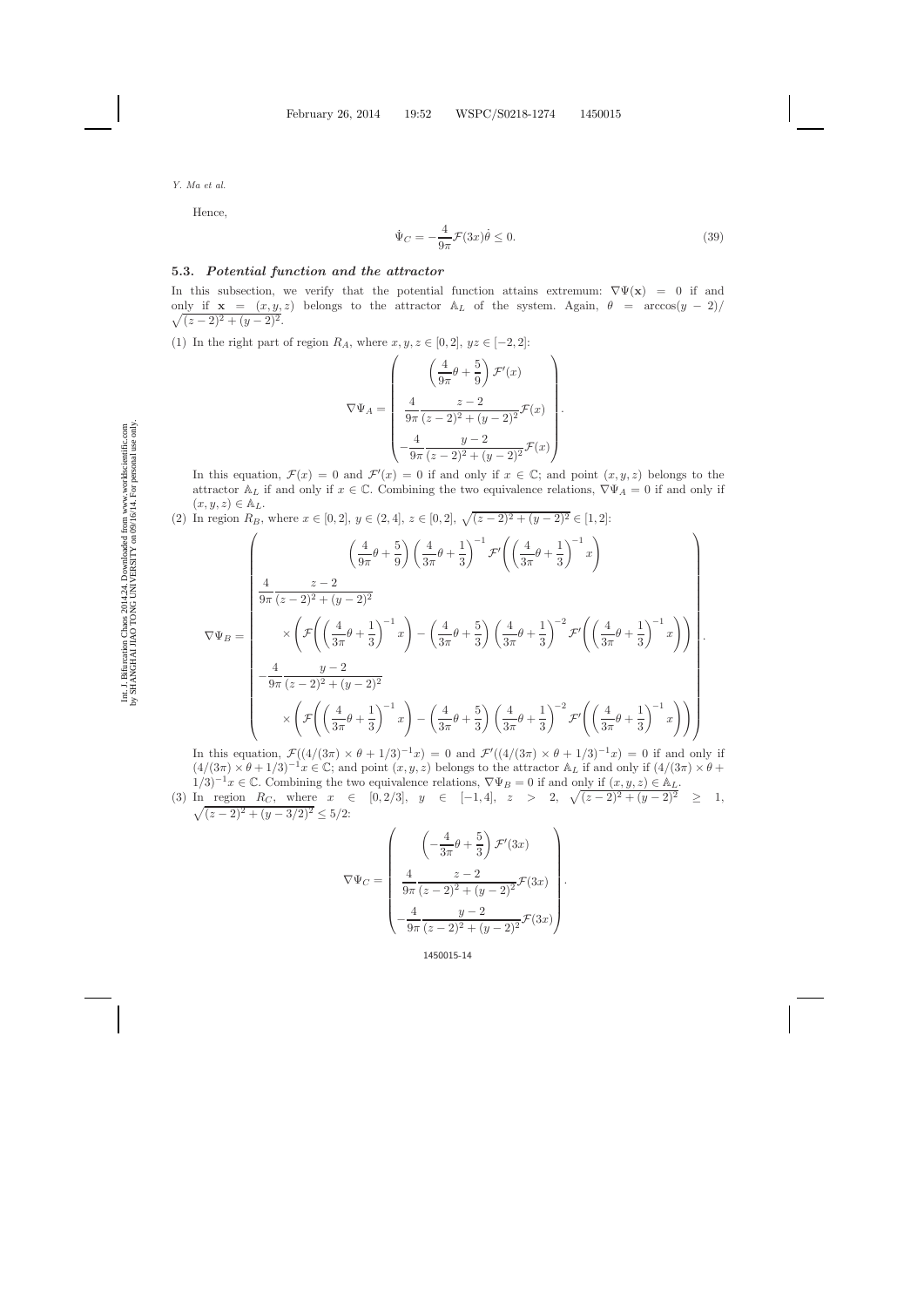In this equation,  $\mathcal{F}(3x) = 0$  and  $\mathcal{F}'(3x) = 0$  if and only if  $x \in \mathbb{C}$ ; and point  $(x, y, z)$  belongs to the attractor  $\mathbb{A}_L$  if and only if  $x \in \mathbb{C}$ . Combining the two equivalence relations,  $\nabla \Psi_C = 0$  if and only if  $(x, y, z) \in A_L$ .

In exactly the same way, we can also show the integrity of the potential function in region  $R_D$ .

#### **6. Comparison with Related Works**

As discussed in the introduction, constructing a potential-like function in the chaotic system is an effort that is by no means totally strange to researchers. Until recently, there are various efforts seeking to describe chaotic dynamics using generalized Hami[ltonian approach \[](#page-22-15)Sira-Ramirez & Cruz-Hernandez, [2001](#page-22-15)], energy-like function technique [\[Sarasola](#page-22-16) *et al.*, [2005](#page-22-16)], minimum action method [\[Zhou & Weinan](#page-22-17), [2010](#page-22-17)], and etc. These previous methods all construct a potential-like scalar function to analyze certain chaotic system. Unfortunately, the scalar functions in these works all lack certain important properties.

For example, the generalized Hamiltonian systems approach takes a quadratic form of the state variables as the "generaliz[ed Hamiltonian" \[](#page-22-15)Sira-Ramirez & Cruz-Hernandez, [2001](#page-22-15)], a Hamiltonian that includes conserved dynamics, energy dissipation, and energy input: corresponding to the case of  $J(\mathbf{x}) \neq 0$  in Eq. [\(5\)](#page-2-1). This generalized Hamiltonian increases and decreases along with time and becomes a chaotic oscillating signal itself. Therefore, it remains an issue as to what additional insight this generalized Hamiltonian can provide about the original system.

The energy-like function technique is essentially similar to the generalized Hamiltonian approach. Its energy-like function differs from the generalized Hamiltonian in a way that it may not be a quadratic form of the state variables. Rather, the energy-like function is constructed based on the "geometric appearance" [\[Sarasola](#page-22-16) *et al.*, [2005](#page-22-16)] of the attractor corresponding to the specific chaotic system. Although this technique would seem more sophisticated, its energy-like function still oscillates chaotically along with time, describing chaotic dynamics in a chaotic fashion. Loss of monotonicity restricts the function from describing the system's essential prop[erties like stability and controllability \[](#page-22-18)Sabuco *et al.*, [2012](#page-22-18); Guo *[et al.](#page-21-23)*, [2012](#page-21-23)].

The minimum action method, however, casts the problem under the light of zero noise limit. By constru[cting an auxiliary Hamiltonian \[](#page-21-24)Freidlin & Wentzell, [2008](#page-21-24)] (commonly denoted as "Freidlin– Wentzell Hamiltonian"), Freidlin–Wentzell action functional can be minimized [\[Freidlin & Wentzell](#page-21-25), [1998](#page-21-25)]. This method analyzes the chaotic system by pos[sible transitions between limit sets \[](#page-22-17)Zhou & Weinan, [2010](#page-22-17)]. But since the Freidlin–Wentzell Hamiltonian can be not bounded even in globally stable systems, it is not a quantitative measure comparable between points in state space, hence, not an ideal potential function.

In short, each of all the previous works focuses on one attribute of the potential function. However, as we can see from our constructive result, only when all the requirements (in Definition 1) are met, would the potential function reflect evolution of the whole system and structure of the chaotic attractor. In this sense, the current work is the first construction to satisfy such strong conditions, providing a both detailed and global description for a chaotic system.

Once such Lyapunov function is obtained, robustness analysis [\[Sastry](#page-22-19), [1999](#page-22-19)], optimal control [\[Zinober](#page-22-20), [1994](#page-22-20)], and attractor dimension [\[Leonov](#page-21-26), [2008](#page-21-26)] problems can be solved straightforwardly.

# **7. Chaotic Attractor and Strange Attractor**

With the potential function constructed, we can solve the system's attractor without any need of numerical simulation. We find that the attractor is composed of connected surfaces, each of infinite layers. Starting from the plane  $x = 2$ , we show the configuration of these layers in Fig. [7.](#page-15-0) Since geometric configuration of chaotic attractor interests many researchers [\[Gilmore](#page-21-27), [1998](#page-21-27)], we demonstrate in the figure that the chaotic attractor of the system studied in this paper consists of orientable surfaces.

The chaotic attractor of the model system in this paper is a strange attractor of fractal dimension [\[Anishchenko & Strelkova](#page-21-18), [1998](#page-21-18)]. In the literature of dynamical systems, there have long been discussions about the relationship between chaotic attractors and strange attractors [\[Grebogi](#page-21-28) *et al.*, [1984](#page-21-28)]. Several examples of strange nonchaotic attractors and nonstrange chaotic attractors have been found [\[Anishchenko & Strelkova](#page-21-18), [1998](#page-21-18)]. In recent years, strange nonchaotic attractors have been observed in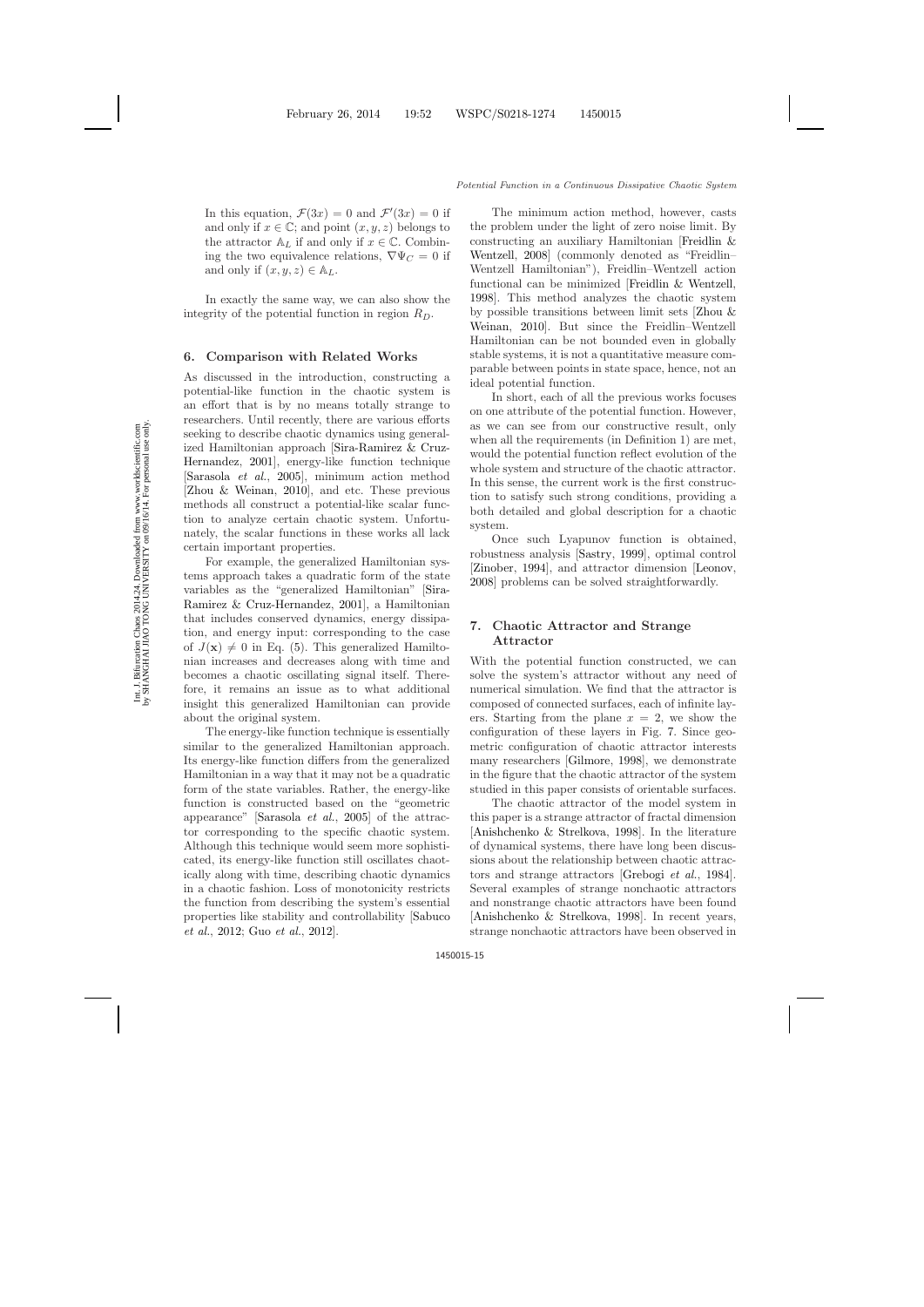

Fig. 7. Strange Chaotic Attractor. We find that a connected surface of the attractor is of infinite layers. We show how surface  $x = 2$  is linked to the other equipotential layers. It can be seen that the surface of the attractor is orientable. We hereby demonstrate the strange chaotic attractor viewed from (a) front, (b) side and (c) top. The trajectory running from point (2,  $1/4$ , 2) is also shown in the figure.

Г

a number of diverse experimental situations ranging from quasiperiodically driven mechanical or electronic systems to plasma discharges. And recently, considerable effort has gone into searching for the occurrence of these attractors [\[Prasad](#page-21-29) *et al.*, [2007](#page-21-29)].

The potential function approach provides a unified framework to treat the topics of chaotic attractors and strange attractors together. To illustrate this insight, we need to apply our decomposition method  $[Eq. (1)]$  $[Eq. (1)]$  $[Eq. (1)]$ :

$$
\dot{\mathbf{x}} = \mathbf{f}(\mathbf{x}) = -D\nabla\Psi(\mathbf{x}) + Q\nabla\Psi(\mathbf{x})
$$

where

$$
D = -\frac{\mathbf{f} \cdot \nabla \Psi}{\nabla \Psi \cdot \nabla \Psi} I
$$

and

$$
Q = \frac{\mathbf{f} \times \nabla \Psi}{\nabla \Psi \cdot \nabla \Psi}.
$$

We first analyze our model system with this decomposition framework in Sec. 7.1. In Secs. 7.2 and 7.3, we further modify our model system to two typical cases interesting to many researchers: a nonstrange chaotic attractor and a strange nonchaotic attractor. After analyzing these two cases, we explain the different origins of chaotic attractors and strange attractors in general in Sec. 7.4.

# **7.1.** *Decomposition of the chaotic system*

According to our decomposition scheme, we first decompose the chaotic dynamical system in each region into two components: the gradient component and the rotation component.

In region  $R_A$ ,  $\nabla \Psi_A$  is solved as:

$$
\nabla \Psi_A = \begin{pmatrix} \left(\frac{4}{9\pi}\theta + \frac{5}{9}\right) \mathcal{F}'(x) \\ -\frac{4}{9\pi} \frac{2-z}{(z-2)^2 + (y-2)^2} \mathcal{F}(x) \\ \frac{4}{9\pi} \frac{2-y}{(z-2)^2 + (y-2)^2} \mathcal{F}(x) \end{pmatrix}.
$$

We can find the expression of the matrix  $D_A$ , accounting for the gradient component of the vector field in region  $R_A$ :

$$
D_A = -\frac{\mathbf{f}_A \cdot \nabla \Psi_A}{\nabla \Psi_A \cdot \nabla \Psi_A} I = \frac{\frac{4}{9\pi} \frac{(2-y)z + (2-z)y}{(z-2)^2 + (y-2)^2} \mathcal{F}(x)}{\left(\frac{4}{9\pi}\theta + \frac{5}{9}\right)^2 (\mathcal{F}'(x))^2 + \frac{\left(\frac{4}{9\pi}\right)^2}{(z-2)^2 + (y-2)^2} (\mathcal{F}(x))^2}
$$
(40)

<span id="page-15-0"></span>Int. J. Bifurcation Chaos 2014.24. Downloaded from www.worldscientific.com<br>by SHANGHAI JIAO TONG UNIVERSITY on 09/16/14. For personal use only. by SHANGHAI JIAO TONG UNIVERSITY on 09/16/14. For personal use only.Int. J. Bifurcation Chaos 2014.24. Downloaded from www.worldscientific.com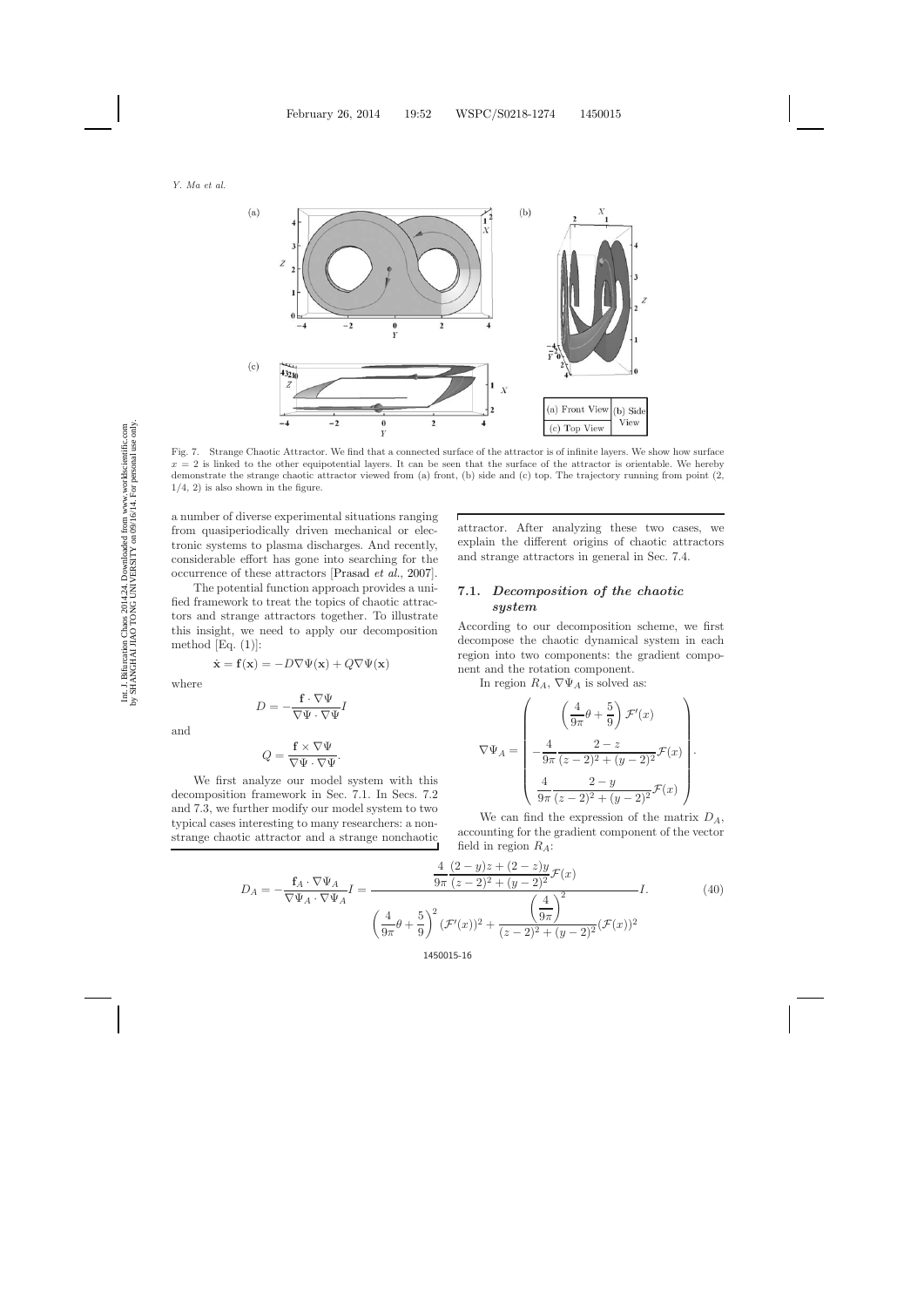The decomposed gradient part would be:

$$
D_A \nabla \Psi_A = \frac{\frac{4}{9\pi} \frac{(2-y)z + (2-z)y}{(z-2)^2 + (y-2)^2} \mathcal{F}(x)}{\left(\frac{4}{9\pi}\theta + \frac{5}{9}\right)^2 (\mathcal{F}'(x))^2 + \frac{\left(\frac{4}{9\pi}\right)^2}{(z-2)^2 + (y-2)^2} (\mathcal{F}(x))^2} \begin{pmatrix} \frac{4}{9\pi} \frac{2-z}{(z-2)^2 + (y-2)^2} \mathcal{F}(x) \\ \frac{4}{9\pi} \frac{2-y}{(z-2)^2 + (y-2)^2} \mathcal{F}(x) \end{pmatrix}.
$$

Also, we can find the decomposed rotation part by finding  $\mathbb{Q}_A$  as:

$$
Q_{A} = \frac{\mathbf{f}_{A} \times \nabla \Psi_{A}}{\nabla \Psi_{A} \cdot \nabla \Psi_{A}}
$$
\n
$$
= \frac{1}{\left(\frac{4}{9\pi}\theta + \frac{5}{9}\right)^{2} (\mathcal{F}'(x))^{2} + \frac{\left(\frac{4}{9\pi}\right)^{2}}{(z-2)^{2} + (y-2)^{2}} (\mathcal{F}(x))^{2}}
$$
\n
$$
\times \begin{pmatrix}\n0 & -y\left(\frac{4}{9\pi}\theta + \frac{5}{9}\right) \mathcal{F}'(x) & z\left(\frac{4}{9\pi}\theta + \frac{5}{9}\right) \mathcal{F}'(x) \\
y\left(\frac{4}{9\pi}\theta + \frac{5}{9}\right) \mathcal{F}'(x) & 0 & -\frac{4}{9\pi} \frac{(2-z)z - (2-y)y}{(z-2)^{2} + (y-2)^{2}} \mathcal{F}(x) \\
-z\left(\frac{4}{9\pi}\theta + \frac{5}{9}\right) \mathcal{F}'(x) & \frac{4}{9\pi} \frac{(2-z)z - (2-y)y}{(z-2)^{2} + (y-2)^{2}} \mathcal{F}(x) & 0\n\end{pmatrix}.
$$
\n(41)

The decomposed rotation part would then be:

$$
Q_A \nabla \Psi_A = \frac{1}{\left(\frac{4}{9\pi}\theta + \frac{5}{9}\right)^2 (\mathcal{F}'(x))^2 + \frac{\left(\frac{4}{9\pi}\right)^2}{(z-2)^2 + (y-2)^2} (\mathcal{F}(x))^2}
$$

$$
\times \left(\begin{array}{c}\n\frac{4}{9\pi} \left(\frac{4}{9\pi}\theta + \frac{5}{9}\right) \frac{(y-2)z + (z-2)y}{(z-2)^2 + (y-2)^2} \mathcal{F}'(x) \mathcal{F}(x) \\
y \left(\frac{4}{9\pi}\theta + \frac{5}{9}\right)^2 (\mathcal{F}'(x))^2 + \left(\frac{4}{9\pi}\right)^2 \frac{(y-2)^2y - (y-2)(z-2)z}{((z-2)^2 + (y-2)^2)^2} (\mathcal{F}(x))^2 \\
-z \left(\frac{4}{9\pi}\theta + \frac{5}{9}\right)^2 (\mathcal{F}'(x))^2 + \left(\frac{4}{9\pi}\right)^2 \frac{(y-2)y(z-2) - (z-2)^2z}{((z-2)^2 + (y-2)^2)^2} (\mathcal{F}(x))^2\right)\n\end{array} \right).
$$
(42)

As the system approaches its attractor, i.e.  $\mathcal{F}(x) \to 0$ ,

$$
\mathcal{F}(x) = \lim_{x \to 0} \frac{\left(\frac{1}{9}\right)^n (1 - \cos(3\pi x))}{\left(\left(\frac{1}{3}\right)^n 3\pi \sin(3\pi x)\right)^2} = \lim_{x \to 0} \frac{\left(\frac{1}{9}\right)^n \frac{1}{2} (3\pi x)^2}{\left(\left(\frac{1}{3}\right)^n 9\pi^2 x\right)^2} = \frac{1}{18\pi^2}.
$$
\n(43)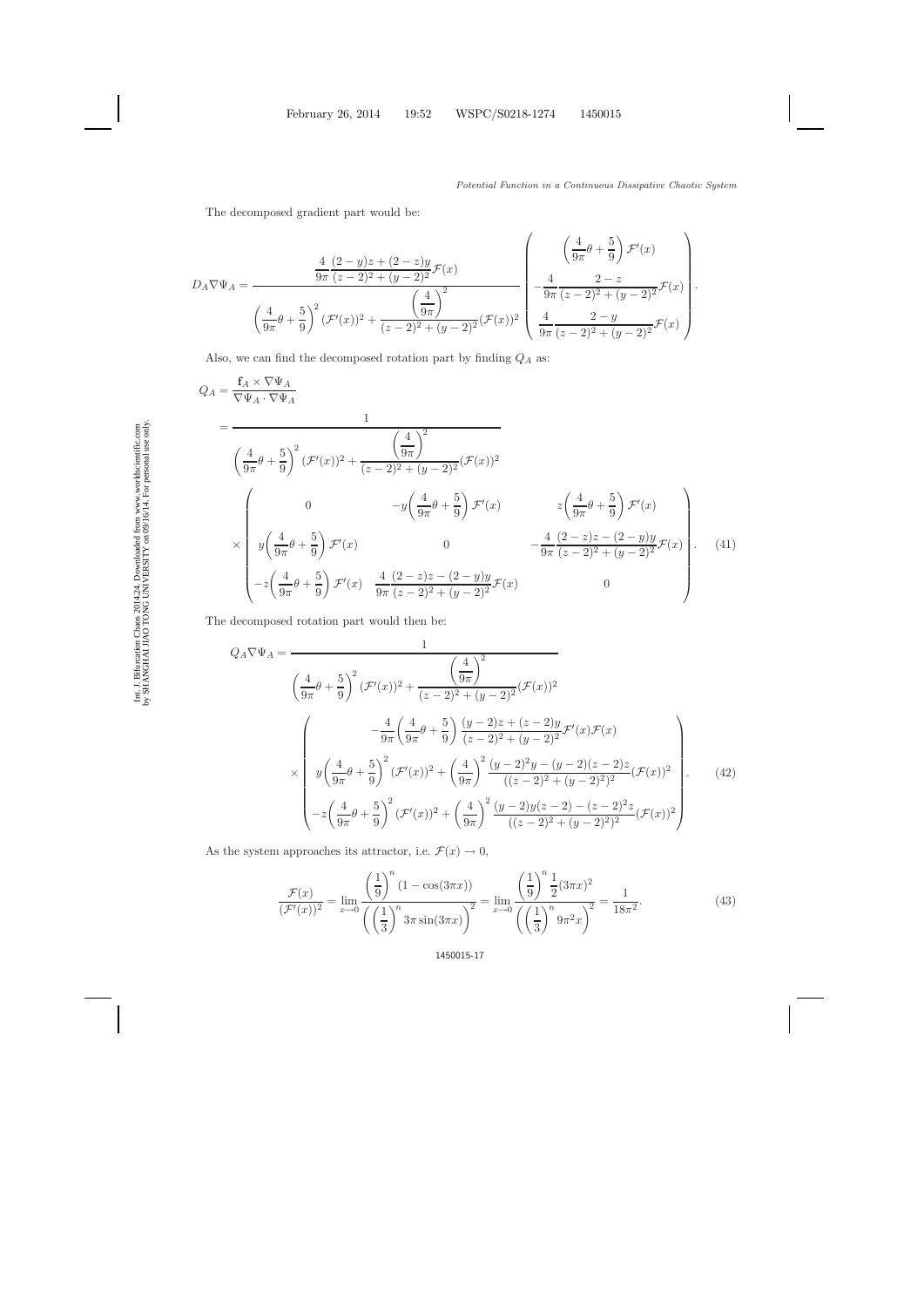When the system converges to its attractor, the gradient matrix  $D_A$  would be:

$$
D_A = -\frac{\frac{4}{9\pi} \frac{(y-2)z + (z-2)y}{(z-2)^2 + (y-2)^2} \mathcal{F}(x)}{\left(\frac{4}{9\pi}\theta + \frac{5}{9}\right)^2} \frac{\mathcal{F}(x)}{(\mathcal{F}'(x))^2} I
$$

$$
= -\frac{2}{81\pi^3} \frac{\frac{(y-2)z + (z-2)y}{(z-2)^2 + (y-2)^2}}{\left(\frac{4}{9\pi}\theta + \frac{5}{9}\right)^2} I,
$$
(44)

which is finite.

Consequently, the gradient component  $D_A \nabla \Psi_A$ of the system would converge to zero when approaching the attractor. Motion on the attractor is caused totally by the rotation part:  $Q_A \nabla \Psi_A$ .

In exactly the same way, the decomposition procedure can be carried out in region B and region C, and the same conclusion holds.

#### **7.2.** *Nonstrange chaotic attractor*

We first examine an example of nonstrange chaotic attractor by modifying our original system a little [in region  $R_B$ , Eq. [\(12\)](#page-5-2)]:

In region  $R_B$ , we set

$$
\theta = \arccos \frac{y - 2}{\sqrt{(z - 2)^2 + (y - 2)^2}},
$$

as in Eq. [\(12\)](#page-5-2). Then we change the dynamical system in region  $R_B$  (defined as  $x \in [0, 4/\pi \times \theta]$ ,  $y \in [2, 4], z \in [0, 2], \sqrt{(z-2)^2 + (y-2)^2} \in [1, 2]$ to:

$$
\begin{cases}\n\dot{x} = -\frac{x}{\theta} \\
\dot{y} = 2 - z \\
\dot{z} = y - 2.\n\end{cases}
$$

The same as in the original system, the domain of definition can be expanded to the whole  $\mathbb{R}^3$  space.

Consequently, the Poincaré map would be as follows:

When 
$$
(x, y) \in [0, 2] \times [0, 1]
$$
,  

$$
\begin{cases} x_{n+1} = 0 \\ y_{n+1} = 2y_n - 1. \end{cases}
$$

When 
$$
(x, y) \in [0, 2] \times [-1, 0),
$$
  

$$
\begin{cases} x_{n+1} = 1 \\ y_{n+1} = 2y_n + 1. \end{cases}
$$

The attractor  $\mathbb{A}'_L$  of the modified system would be: (assuming  $\theta = \arccos(y - 2)$ )  $\sqrt{(z-2)^2+(y-2)^2}$ :

In region  $R_A$ ,  $x = 0$  or 2; In region  $R_B$ ,  $(\pi/2) \times (x/\theta) = 0$  or 2; In region  $R_C$ ,  $x = 0$  or 2.

The attractor is shown in Fig. [8.](#page-18-0) We can calculate its box-counting dimension to be:

$$
d_b(\mathbb{A}'_L) = \liminf_{\epsilon \to 0} \frac{\log N(\epsilon, \mathbb{A}'_L)}{\log \left(\frac{1}{\epsilon}\right)} = 2,\qquad(45)
$$

which is an integer dimension. Actually, the attractor  $\mathbb{A}'_L$  is just two orientable surfaces folded together. It is no longer a strange attractor anymore.

Exactly as in the original system, the modified attractor can be proved to be chaotic. And we can also calculate the commonly used indicator of chaos: Lyapunov exponents [\[Robinson,](#page-22-12) [2004](#page-22-12)] for the model system at fixed points. Lyapunov exponents are solved in each direction as:  $\ell_x = 0$ ,  $\ell_y = 1$ , and  $\ell_z = -1$  in region  $R_A$  (in other regions,  $\ell_x = \ell_y = \ell_z = 0$ . It is found that there is a positive Lyapunov exponent  $\ell_y = 1$  denoting exponential expansion in the  $y$  direction, exactly as in the original model system.

The modified attractor is a nonstrange chaotic attractor.

Now, we construct a potential function  $\Phi$  for the new dynamical system by first appointing a new seed function  $F(x)$  defined in [0, 2]:

$$
F(x) = 1 - \cos(\pi x), \quad x \in [0, 2].
$$

The potential function can be represented in terms of  $F$  as:

(1) In the right part of region  $R_A$ , where  $x, y, z \in$  $[0, 2]$ :

$$
\Phi_A = \left(\frac{\theta}{\pi}\right) F(x).
$$

(2) In region 
$$
R_B
$$
, where  $y \in [2, 4]$ ,  $z \in [0, 2]$ ,  
\n
$$
\sqrt{(z-2)^2 + (y-2)^2} \in [1, 2], x \in [0, 4/\pi \times \theta]
$$
\n
$$
\Phi_B = \left(\frac{\theta}{\pi}\right) F\left(\frac{\pi x}{2\theta}\right).
$$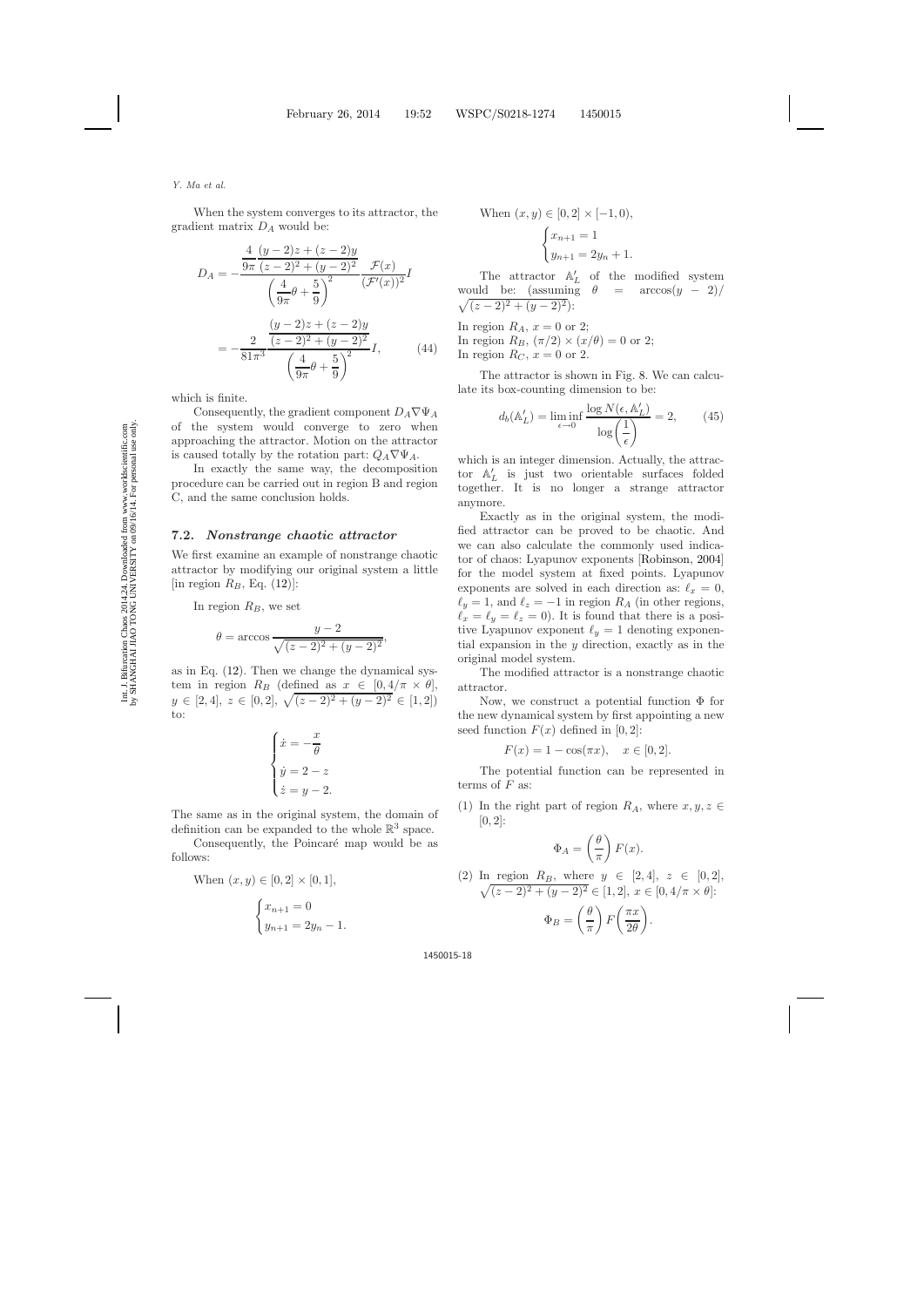

<span id="page-18-0"></span>Fig. 8. Nonstrange Chaotic Attractor. We change the expression of the system a little, so that the attractor is just two orientable surfaces folded together, rather than a fractal structure. However, it remains to be a chaotic attractor. We hereby demonstrate the nonstrange chaotic attractor viewed from (a) front, (b) side and (c) top. The trajectory running from point  $(2, 1/4, 2)$  is also shown in the figure.

(3) In region 
$$
R_C
$$
, where  $x = 2$ ,  $y \in [-2, 4]$ ,  $z > 2$ ,  $\sqrt{(z-2)^2 + (y-2)^2} \ge 1$ ,  $\sqrt{(z-2)^2 + (y-3/2)^2} \le 5/2$ :  
\n $\Phi_C = 0$ .

For the potential function  $\Phi$  defined above,  $\{(x,\theta) | \Phi(x,\theta)=0\}$  corresponds to the attractor. We can further decompose the system as we did with the original model system:

$$
\dot{\mathbf{x}} = \mathbf{f}(\mathbf{x}) = -D\nabla\Phi(\mathbf{x}) + Q\nabla\Phi(\mathbf{x}).
$$

In region  $R_A$ :

$$
\nabla \Phi_A = \frac{1}{\pi} \begin{pmatrix} \theta F'(x) \\ -\frac{2-z}{(z-2)^2 + (y-2)^2} F(x) \\ \frac{2-y}{(z-2)^2 + (y-2)^2} F(x) \end{pmatrix} . \tag{46}
$$

$$
D_A = -\frac{\mathbf{f}_A \cdot \nabla \Phi_A}{\nabla \Phi_A \cdot \nabla \Phi_A} I = \frac{\pi \frac{(2-y)z + (2-z)y}{(z-2)^2 + (y-2)^2} F(x)}{\theta^2 (F'(x))^2 + \frac{1}{(z-2)^2 + (y-2)^2} (F(x))^2} I.
$$

The decomposed gradient part would be:

$$
D_A \nabla \Phi_A = \frac{\frac{(2-y)z + (2-z)y}{(z-2)^2 + (y-2)^2} F(x)}{\theta^2 (F'(x))^2 + \frac{(F(x))^2}{(z-2)^2 + (y-2)^2}} \left( \frac{\theta F'(x)}{(z-2)^2 + (y-2)^2} F(x) \right).
$$
(47)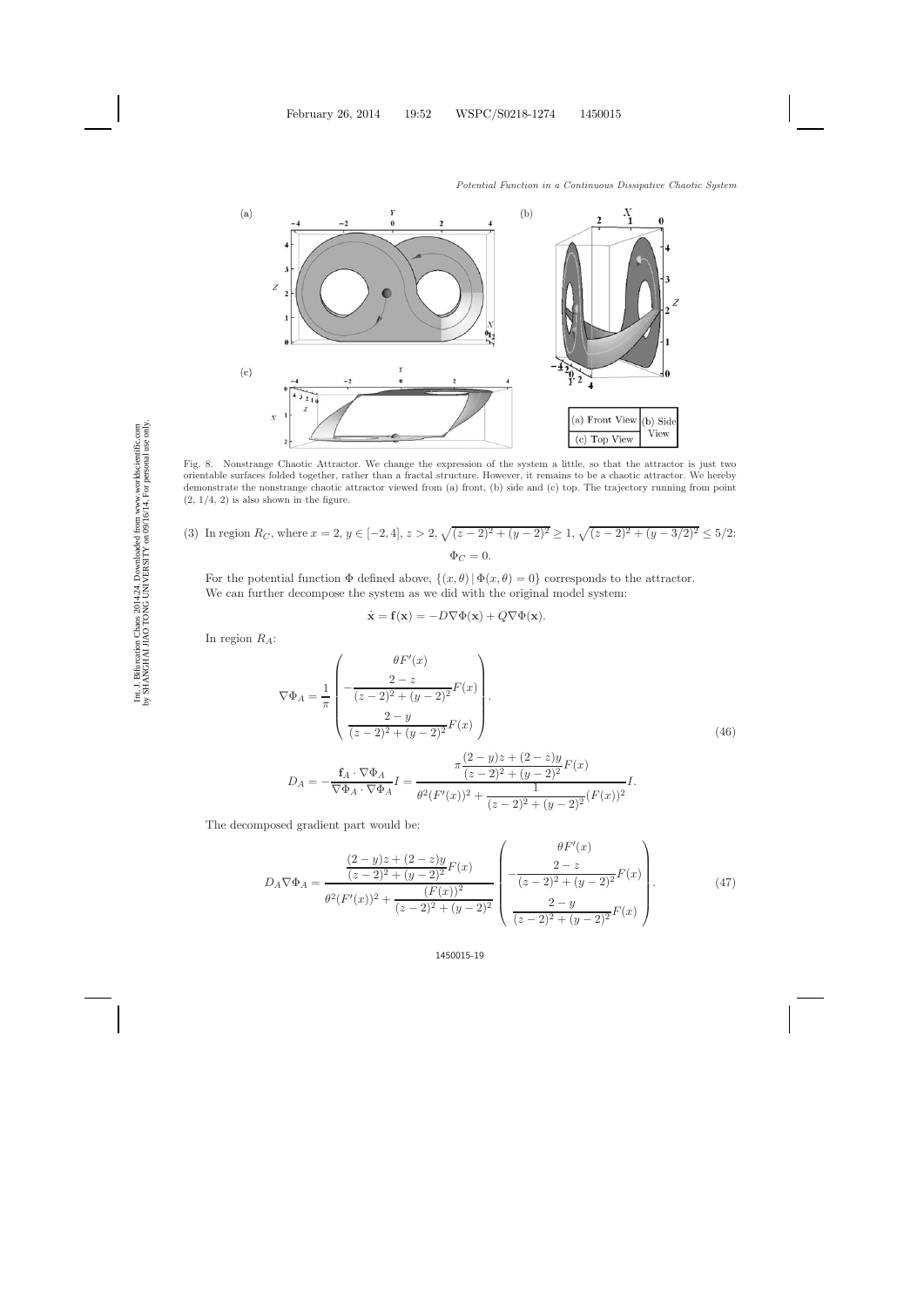By calculating  $Q_A$ :

$$
Q_{A} = \frac{\mathbf{f}_{A} \times \nabla \Phi_{A}}{\nabla \Phi_{A} \cdot \nabla \Phi_{A}}
$$
\n
$$
= \frac{\pi}{\theta^{2}(F'(x))^{2} + (F(x))^{2}} \begin{pmatrix} 0 & -y\theta F'(x) & z\theta F'(x) \\ y\theta F'(x) & 0 & -\frac{(2-z)z - (2-y)y}{(z-2)^{2} + (y-2)^{2}}F(x) \\ -z\theta F'(x) & \frac{(2-z)z - (2-y)y}{(z-2)^{2} + (y-2)^{2}}F(x) & 0 \end{pmatrix},
$$
\n(48)

the decomposed rotation part would be:

$$
Q_A \nabla \Phi_A = \frac{\pi}{\theta^2 (F'(x))^2 + (F(x))^2} \begin{pmatrix} -\frac{(y-2)z + (z-2)y}{(z-2)^2 + (y-2)^2} \theta F'(x) F(x) \\ y \theta^2 (F'(x))^2 + \frac{(y-2)^2 y - (y-2)(z-2)z}{((z-2)^2 + (y-2)^2)^2} (F(x))^2 \\ -z \theta^2 (F'(x))^2 + \frac{(y-2)y(z-2) - (z-2)^2 z}{((z-2)^2 + (y-2)^2)^2} (F(x))^2 \end{pmatrix} . \tag{49}
$$

Т

The properties of the gradient part and the rotation part correspond exactly to the original model system. That is, the gradient part converges to zero when approaching the attractor; motion on the attractor is determined by the rotation part.

#### **7.3.** *Strange nonchaotic attractor*

A strange nonchaotic attractor can also be constructed.

We simply take the gradient of potential function  $\Psi$  of the original system in each region of definition:

$$
\begin{cases} \dot{x} = -\partial_x \Psi \\ \dot{y} = -\partial_y \Psi \\ \dot{z} = -\partial_z \Psi. \end{cases}
$$

If we take the left part of region  $R_A$  for example, the vector field would be:

$$
\mathbf{f}_A = \begin{pmatrix} -\left(\frac{4}{9\pi}\theta + \frac{5}{9}\right) \mathcal{F}'(x) \\ -\frac{4}{9\pi} \frac{z-2}{(z-2)^2 + (y-2)^2} \mathcal{F}(x) \\ \frac{4}{9\pi} \frac{y-2}{(z-2)^2 + (y-2)^2} \mathcal{F}(x) \end{pmatrix}.
$$

The resultant ODE system defined by the gradient is dynamical since it is Lipschitz continuous in each region. And with the existence and uniqueness of the flow guaranteed by Lipschitz continuity, conditions for the system being a dynamical system can be satisfied and extended to include boundaries.

The system would converge downward the potential function  $\Psi$  until reaching the states where  $\Psi = 0$ . Consequently, the attractor of this system is characterized by  $\Psi = 0$ , as in the original model system. Hence, the gradient system's attractor is the same attractor  $A_L$  of the original model system, whose box-counting dimension:

$$
d_b(\mathbb{A}_L) = \liminf_{\epsilon \to 0} \frac{\log N(\epsilon, \mathbb{A}_L)}{\log \left(\frac{1}{\epsilon}\right)} = 2 + \frac{\ln(2)}{\ln(3)}.\tag{50}
$$

The system has a strange attractor.

Since  $\nabla \Psi = 0$  when  $\Psi = 0$ , the dynamical system is not sensitively dependent upon initial conditions when restricted to the attractor. The attractor is not chaotic. Also, its Lyapunov exponents at the fixed points (where  $x \in \mathbb{C}$ ,  $y = z = 0$ ) would be:  $\ell_x = -(1/3)^n \times 9\pi^2$ ,  $\ell_y = \ell_z = 0$ . Hence, it is a strange nonchaotic attractor.

Decomposition of this system would give:  $D(\mathbf{x}) = I$  and  $Q(\mathbf{x}) = 0$ . Thus,  $\mathbf{f}(\mathbf{x}) = -D\nabla\Psi(\mathbf{x})$ is just the gradient system.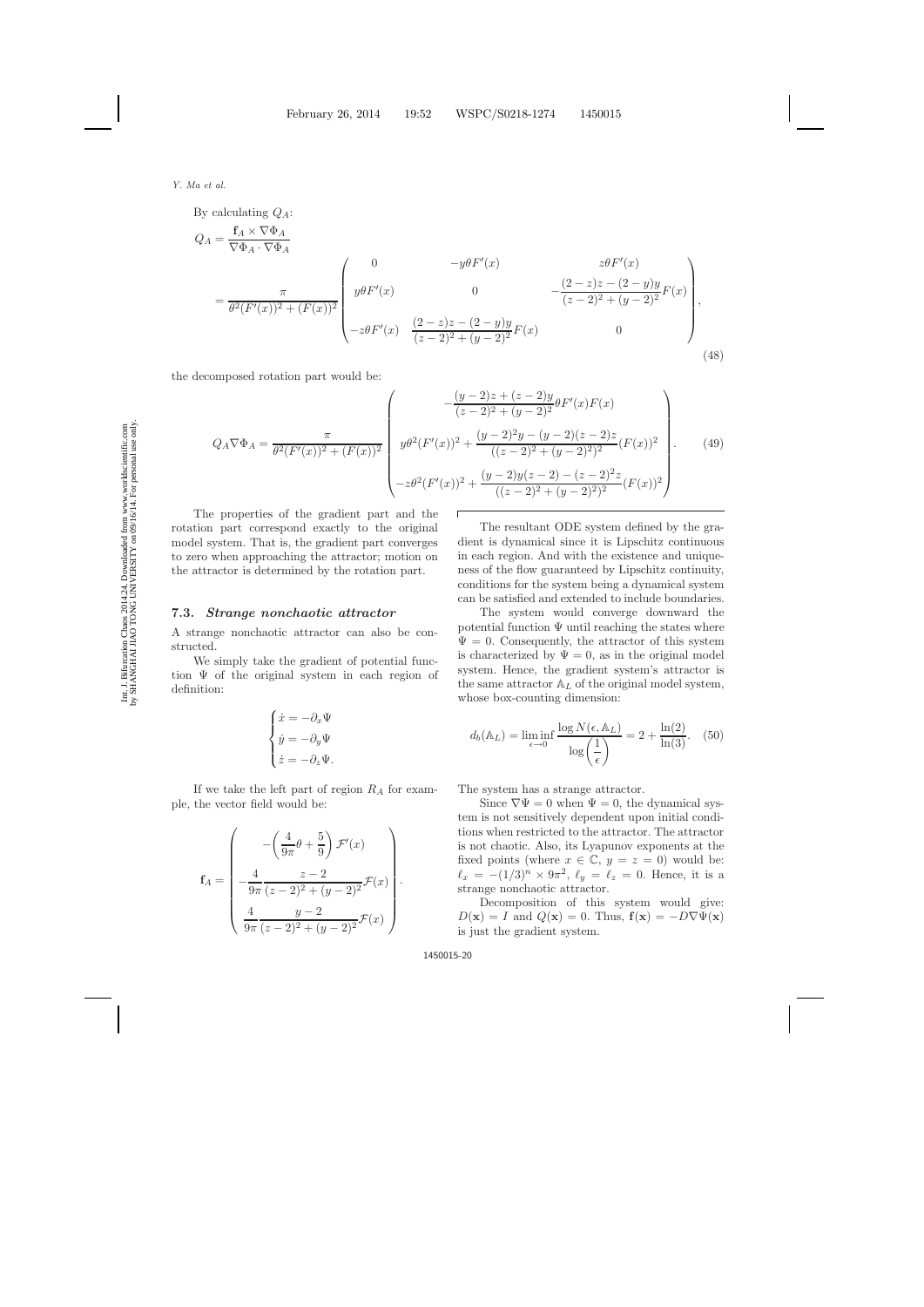### **7.4.** *Chaotic attractor versus strange attractor*

The previous two examples show that the concepts of chaotic attractor and strange attractor do not imply each other. Under our framework of decomposition [Eq.  $(1)$ ]:

$$
\dot{\mathbf{x}} = \mathbf{f}(\mathbf{x}) = -D\nabla\Psi(\mathbf{x}) + Q\nabla\Psi(\mathbf{x}).
$$

Since  $\Psi = \nabla \Psi \cdot \dot{\mathbf{x}} = \nabla \Psi \cdot (D \nabla \Psi)$ ,  $\Psi$  decreases monotonically according to the gradient component  $D\nabla\Psi$  of the vector field f. Then the attractor is naturally characterized by:  $\{x^* | D \nabla \Psi(x^*) = 0\}.$ So, whether the attractor is a strange attractor is determined by the gradient part of the vector field.

Sensitive dependence upon initial conditions when restricted to the attractor, however, is determined by the rotation part of the vector field:  $Q\nabla\Psi$ . Once the system has evolved to the limit set,  $D\nabla\Psi$ would equal to zero, and  $Q\nabla\Psi$  would be prevalent. Hence, the rotational vector field on the attractor causes the traverse motion on the limit set, leading to dynamical sensitivity [\[Liao](#page-21-30), [2012\]](#page-21-30). In this sense nonzero rotation part of the dynamical system is a necessary condition for causing hyperbolic chaos [\[Kuznetsov](#page-21-31), [2012](#page-21-31)].

By observing Eq. [\(1\)](#page-2-3), we can find the following scenarios:

When  $\Psi$  is a simple potential function, i.e. a Morse function, the system only contains fixed points. This type of dynamics is well understood [\[Marsden & McCracken](#page-21-32), [1976](#page-21-32)].

When  $\Psi$  is not a Morse function, in particular, when  $\nabla \Psi(\mathbf{x}) = 0$  on a connected fractal surface, the system's dynamics become complicated. In this case, if:

- (1) Q is bounded on the attractor, i.e.  $Q\nabla\Psi=0$ , and D is not zero, the system's attractor is strange, but there is no motion on the attractor. We have a strange nonchaotic attractor. Dynamic behavior near such attractor is dominated by the gradient part;
- (2)  $Q\nabla\Psi \neq 0$  on the attractor, and D is uniformly zero in the whole space, the system is characterized by conserved dynamics. The attractor would be the whole state space, and hence, nonstrange. But chaotic motion still exists in this situation, corresponding to the previous observation of Hamiltonian chaos [Lai *[et al.](#page-21-33)*, [1993](#page-21-33)];

(3)  $Q\nabla\Psi \neq 0$  on the attractor, and D is not zero, the system has a strange chaotic attractor. Outside the attractor, the gradient part:  $D\nabla\Psi$ determines that the system is dissipative; on the attractor, the system has conserved dynamics, as a result of nonzero rotation part:  $Q\nabla\Psi$ .

When  $\{x \mid \nabla \Psi(x) = 0\}$  is not fractal, but has nontrivial structure (at least cannot be embedded in a three-dimensional surface of zero genus), the attractor is not strange anymore. But, as shown in Sec. 7.2, the attractor is still possible to be chaotic, depending on the rotation part:  $Q\nabla\Psi$ .

To sum up, gradient and rotation parts of the vector field are responsible for the creation of strange attractor and chaotic attractor respectively. Although they are both affected by the geometrical configuration of the potential function  $\Psi$ , they represent dissipation and circulation respectively.

#### **8. Conclusion**

In the present paper it is shown that potential functions with monotonic properties can be constructed in a continuous dissipative chaotic system with strange attractor. Such potential function is a continuous function in phase space, monotonically decreasing with time and remains constant if and only if the limit set is reached. This definition is a natural restriction of generic dynamics since it is a direct generalization of Lyapunov function and corresponds to the concept of energy.

Potential function defined this way also implies that the dynamics can be decomposed into two parts: a gradient part, dissipating energy potential; and a rotation part, conserving energy potential. The gradient part drives the system towards the attractor while the rotation part perpetuates the system's circular motion on the attractor.

To demonstrate the power of this framework in chaotic systems, we simplify the geometric Lorenz attractor, and prove by definition that it is a chaotic attractor. We analytically and explicitly construct a suitable potential function for the attractor, which, to our best knowledge, is the first example in chaotic dynamics. The potential function reveals the fractal nature of the chaotic strange attractor.

We further analyze the concept of chaotic attractor and strange attractor with our decomposition. It is found that chaotic attractor originates in the rotation part, facilitating the state points to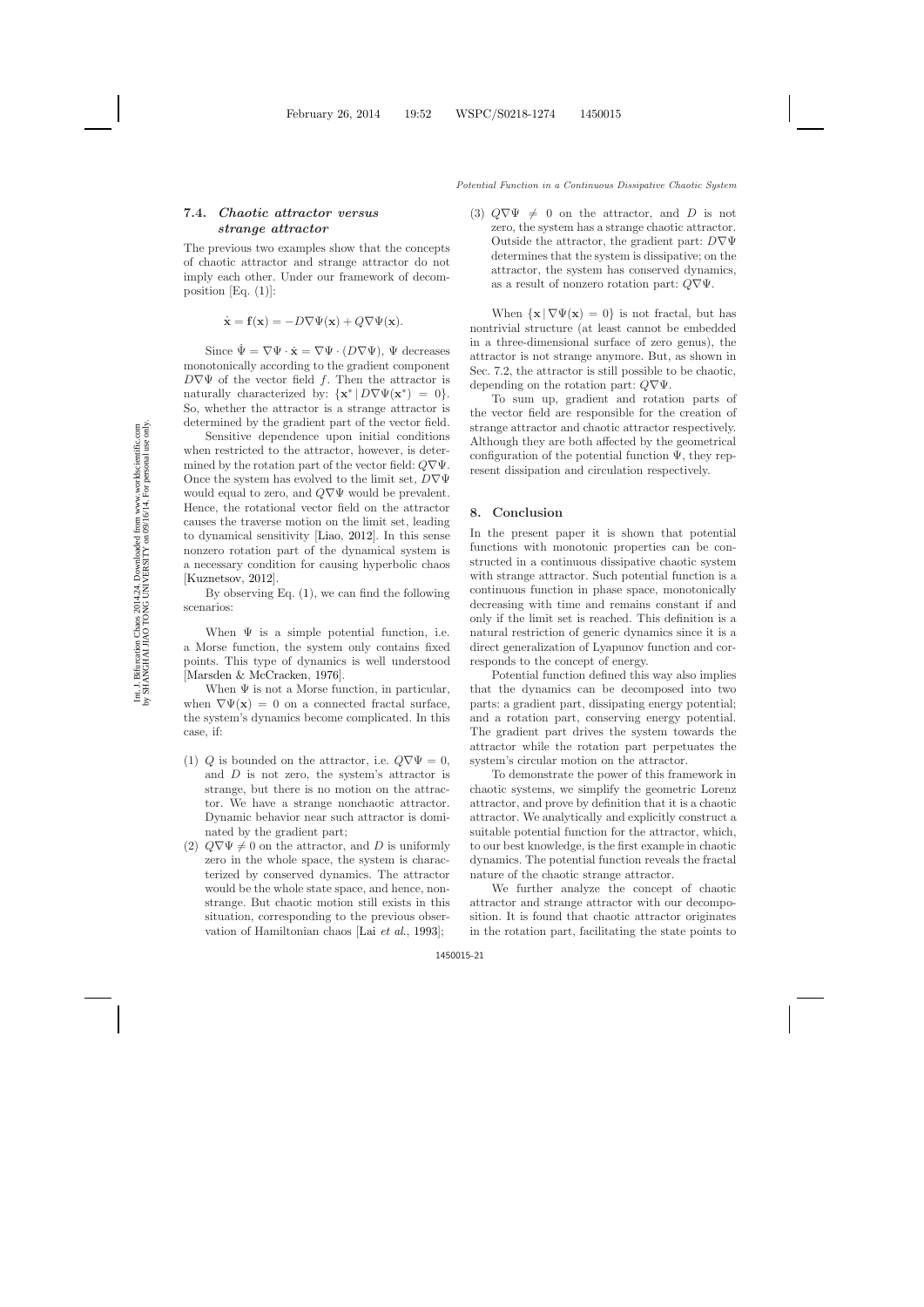traverse the limit set; while strange attractor originates in the gradient part, causing initial states attracted to the limit set.

### **Acknowledgments**

The authors would like to express their sincere gratitude to Xinan Wang, Ying Tang, Song Xu and Jianghong Shi for their constructive advice throughout this work. The authors also appreciate valuable discussions with James A. Yorke, David Cai, Wei Lin, and Shijun Liao.

This work is supported in part by the Natural Science Foundation of China No. NFSC61073087, the National 973 Projects No. 2010CB529200, and the Natural Science Foundation of China No. NFSC91029738.

### <span id="page-21-18"></span><span id="page-21-0"></span>**References**

- <span id="page-21-21"></span>Anishchenko, V. S. & Strelkova, G. I. [1998] "Irregular attractors," *Discr. Dyn. Nat. Soc.* **2**, 53.
- <span id="page-21-5"></span>Ao, P. [2004] "Potential in stochastic differential equations: Novel construction," *J. Phys. A*: *Math. Gen.* **37**, 25–30.
- <span id="page-21-9"></span>Ao, P., Chen, T.-Q. & Shi, J.-H. [2013] "Dynamical decomposition of Markov processes without detailed balance," *Chin. Phys. Lett.* **30**, 070201.
- <span id="page-21-22"></span>Arnold, V. [1983] *Geometrical Methods in the Theory of Ordinary Differential Equations* (Springer-Verlag, NY).
- <span id="page-21-12"></span>Arnold, V., Weinstein, A. & Vogtmann, K. [1989] *Mathematical Methods of Classical Mechanics*, 2nd edition (Springer-Verlag, Berlin).
- <span id="page-21-10"></span>Cheng, D., Spurgeon, S. & Xiang, J. [2000] "On the development of generalized Hamiltonian realizations," *Proc. 39th IEEE Conf. Decision and Control*, *2000* (IEEE), pp. 5125–5130.
- <span id="page-21-25"></span>Freidlin, M. I. & Wentzell, A. D. [1998] *Random Perturbations of Dynamical Systems*, 2nd edition, Grundlehren der Mathematischen Wissenschaften (Springer-Verlag, NY).
- <span id="page-21-24"></span>Freidlin, M. I. & Wentzell, A. D. [2008] "Some recent results on averaging principle," *Topics in Stochastic Analysis and Nonparametric Estimation*, eds. Chow, P.-L., Yin, G. & Mordukhovich, B. (Springer-Verlag, NY), pp. 1–19.
- <span id="page-21-27"></span>Gilmore, R. [1998] "Topological analysis of chaotic dynamical systems," *Rev. Mod. Phys.* **70**, 1455– 1529.
- <span id="page-21-28"></span>Grebogi, C., Ott, E., Pelican, S. & Yorke, J. [1984] "Strange attractors that are not chaotic," *Physica D* **13**, 261.
- <span id="page-21-15"></span>Guckenheimer, J. & Williams, R. F. [1979] "Structural stability of Lorenz attractors," *Publ. Math. IHES* **50**, 59–72.
- <span id="page-21-23"></span>Guo, Y., Lin, W. & Sanjun, M. A. F. [2012] "The efficiency of a random and fast switch in complex dynamical systems," *New J. Phys.* **14**, 083022.
- <span id="page-21-8"></span>Kobe, D. H. [1986] "Helmholtz's theorem revisited," *Amer. J. Phys.* **54**, 552–554.
- <span id="page-21-31"></span><span id="page-21-16"></span>Kuznetsov, S. P. [2012] *Hyperbolic Chaos*: *A Physicist's View* (Springer-Verlag, Berlin, Heidelberg).
- <span id="page-21-33"></span>Lai, Y.-C., Ding, M. & Grebogi, C. [1993] "Controlling Hamiltonian chaos," *Phys. Rev. E* **47**, 86–92.
- <span id="page-21-19"></span>Leonov, G. A. & Kuznetsov, N. V. [2007] "Time-varying linearization and the Perron effects," *Int. J. Bifurcation and Chaos* **17**, 1079–1107.
- <span id="page-21-26"></span><span id="page-21-20"></span>Leonov, G. A. [2008] *Strange Attractors and Classical Stability Theory* (St. Petersburg University Press, St. Petersburg).
- <span id="page-21-7"></span>Leonov, G. A., Kuznetsov, N. V. & Vagaitsev, V. I. [2011] "Localization of hidden Chua's attractors," *Phys. Lett. A* **375**, 2230–2233.
- <span id="page-21-6"></span>Leonov, G. A. & Kuznetsov, N. V. [2013] "Hidden attractors in dynamical systems. From hidden oscillations in Hilbert–Kolmogorov, Aizerman, and Kalman problems to hidden chaotic attractor in Chua circuits," *Int. J. Bifurcation and Chaos* **23**, 1330002.
- <span id="page-21-2"></span>Li, Y., Qian, H. & Yi, Y. [2010] "Nonlinear oscillations and multiscale dynamics in a closed chemical reaction system," *J. Dyn. Diff. Eqs.* **22**, 491–507.
- <span id="page-21-14"></span>Li, C., Wang, E. & Wang, J. [2012] "Potential flux landscapes determine the global stability of a Lorenz chaotic attractor under intrinsic fluctuations," *J. Chem. Phys.* **136**, 194108.
- <span id="page-21-30"></span>Liao, S. [2012] "Chaos: A bridge from microscopic uncertainty to macroscopic randomness," *Commun. Nonlin. Sci. Numer. Simulat.* **17**, 2564–2569.
- <span id="page-21-13"></span><span id="page-21-4"></span>Lorenz, E. N. [1963] "Deterministic nonperiodic flow," *J. Atmosph. Sci.* **20**, 130–141.
- <span id="page-21-1"></span>Lyapunov, A. M. [1992] "The general problem of the stability of motion," *Int. J. Control* **55**, 531–534.
- <span id="page-21-3"></span>Ma, Y., Yuan, R., Li, Y., Ao, P. & Yuan, B. [2013] "Lyapunov functions in piecewise linear systems: From fixed point to limit cycle," http://arXiv.org/pdf/ 1306.6880v1.pdf.
- <span id="page-21-32"></span>Marsden, J. & McCracken, M. [1976] *Hopf Bifurcation and Its Applications* (Springer).
- <span id="page-21-11"></span>Olson, J. C. & Ao, P. [2007] "Nonequilibrium approach to Bloch–Peierls–Berry dynamics," *Phys. Rev. B* **75**, 035114.
- <span id="page-21-17"></span>Peitgen, H.-O., J¨urgens, H. & Saupe, D. [2004] *Chaos and Fractals*: *New Frontiers of Science* (Springer-Verlag, NY).
- <span id="page-21-29"></span>Prasad, A., Nandi, A. & Ramaswamy, R. [2007] "Aperiodic nonchaotic attractors, strange and otherwise," *Int. J. Bifurcation and Chaos* **17**, 3397–3407.